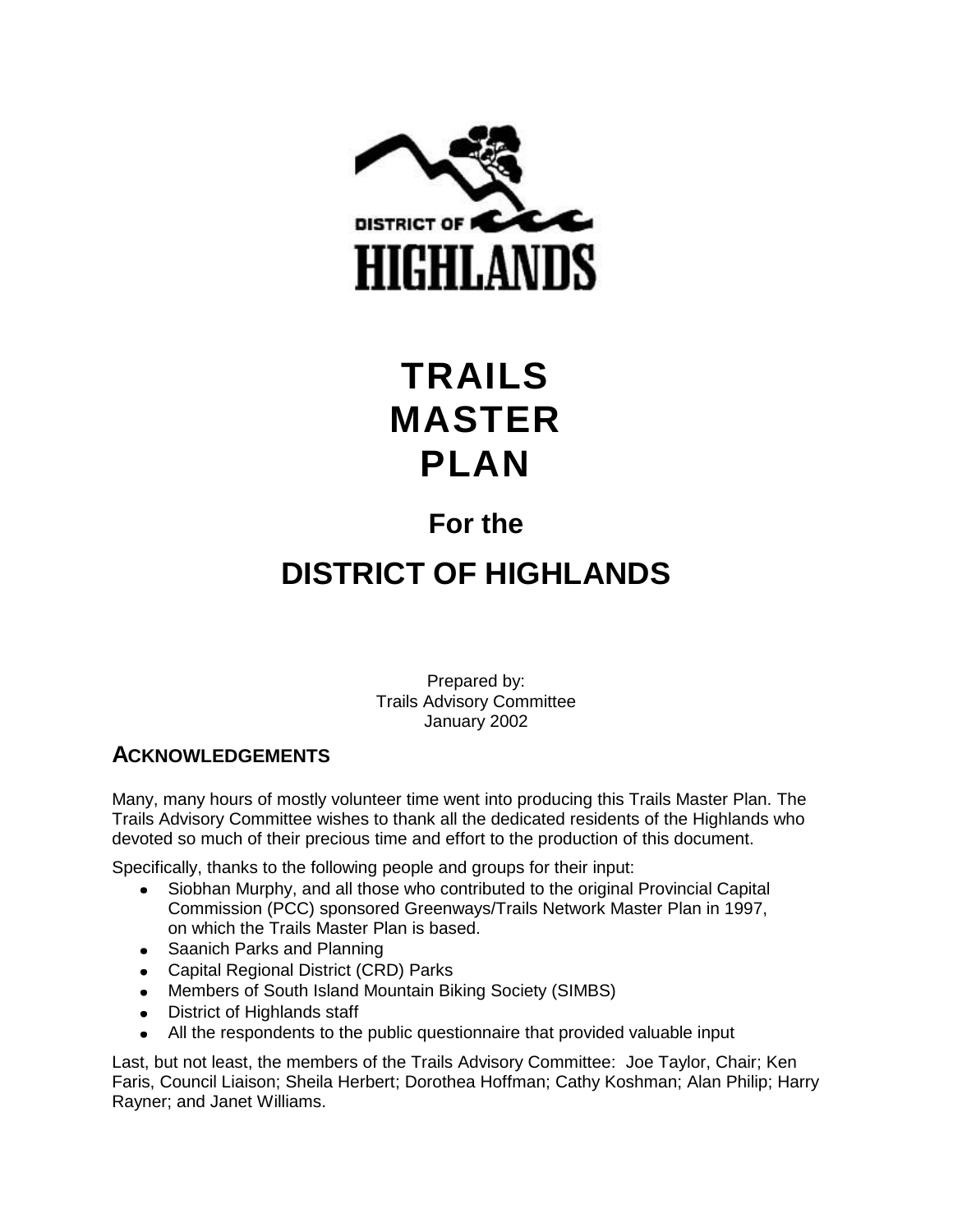## **MEMBERS OF THE TRAILS ADVISORY COMMITTEE**

| Joe Taylor, Chair          |
|----------------------------|
| Ken Faris, Council Liaison |
| <b>Sheila Herbert</b>      |
| Dorothea Hoffman           |
| Cathy Koshman              |
| <sub>-</sub> Alan Philip   |
| Harry Rayner               |
| <b>Janet Williams</b>      |

Signed this  $16<sup>th</sup>$  day of January, 2002.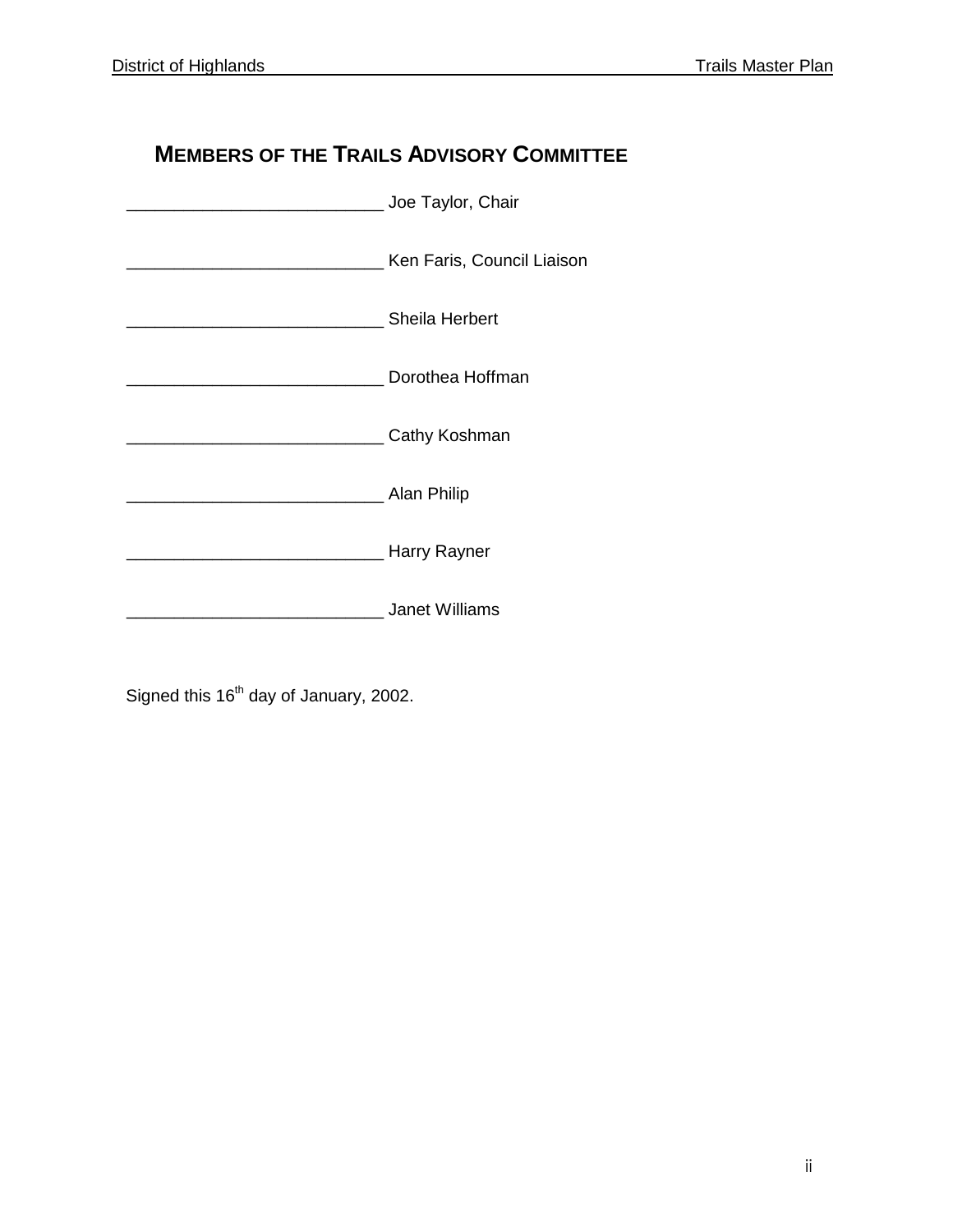## **EXECUTIVE SUMMARY**

The development of a trails network is complex, balancing the needs of residents, property owners, specific user groups, visitors and emergency services, with the requirement that it links with the established regional and sub-regional trail networks of neighbouring municipalities. In our rural community, emphasis is placed on creating trails that have the least possible impact on the landscape, to preserve and protect natural beauty, sensitive areas, and wildlife habitat.

In the Trails Master Plan, the Trails Advisory Committee has tried to encompass all topics concerning trails, from a brief history, mapping, outline of present and proposed trails, trails standards, to potential concerns and recommendations for the future. The process for developing the Trails Master Plan included consultation with Highlands's residents, neighbouring municipalities, CRD Parks and BC Parks.

This Trails Master Plan is intended to complement the District of Highlands Parks and Recreation Master Plan, and provide input to the revised Highlands Official Community Plan (OCP). These plans will define and develop steps that may be used to achieve a complementary parks, trails and greenways network. As the Highlands grow, we hope this plan will be part of the development framework that will enhance the lifestyle of residents and visitors alike.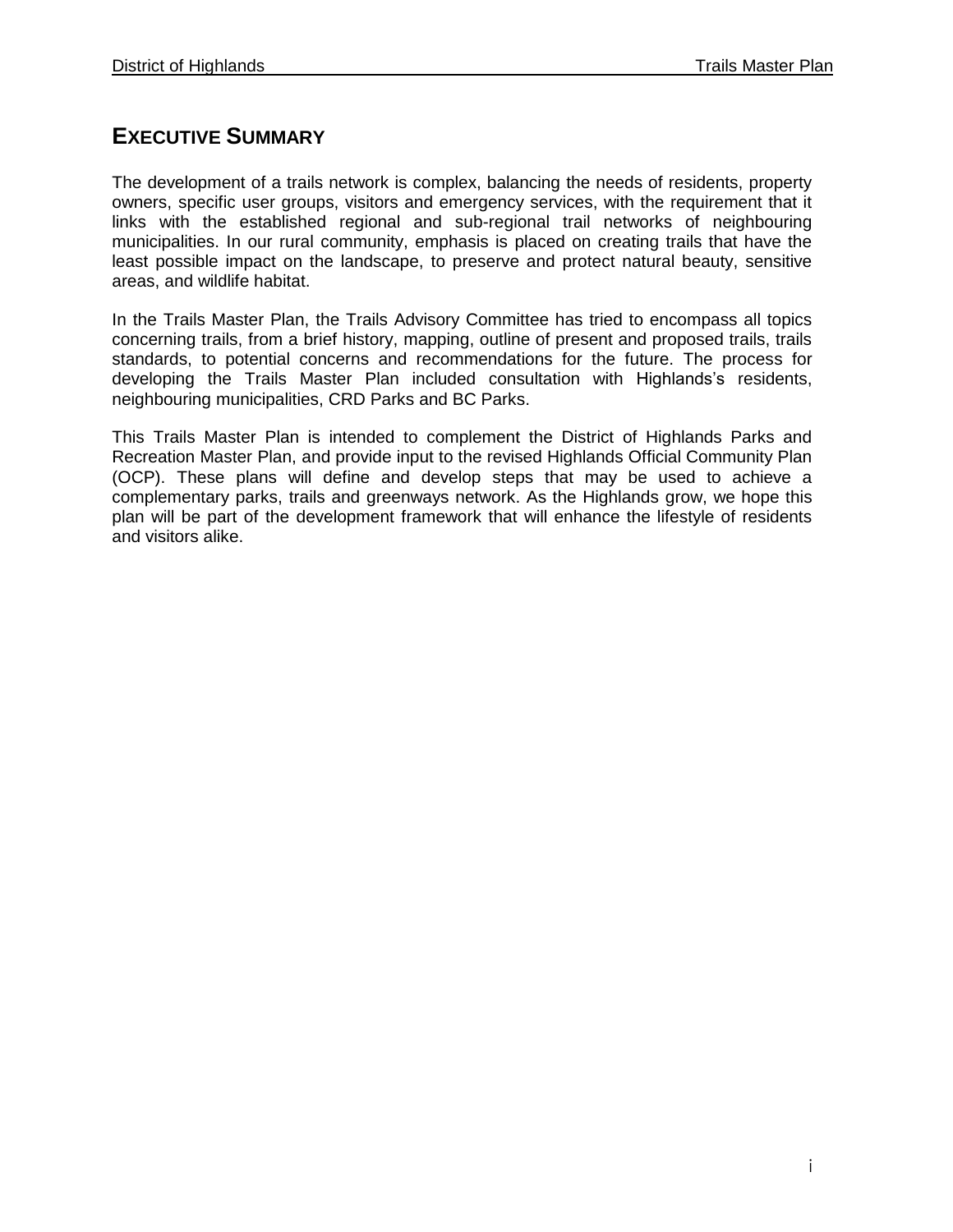## TABLE OF CONTENTS

| 1. |     |  |
|----|-----|--|
| 2. |     |  |
| 3. |     |  |
|    |     |  |
| 4. |     |  |
|    | 4.1 |  |
|    | 4.2 |  |
|    |     |  |
|    |     |  |
|    |     |  |
|    |     |  |
|    |     |  |
|    |     |  |
| 5. |     |  |
|    |     |  |
|    | 5.2 |  |
|    |     |  |
| 6. |     |  |
|    |     |  |
|    |     |  |
|    |     |  |
|    |     |  |
|    |     |  |
|    |     |  |
|    |     |  |
|    |     |  |
|    |     |  |
|    |     |  |
|    |     |  |
| 7. |     |  |
|    |     |  |
|    |     |  |
|    |     |  |
|    |     |  |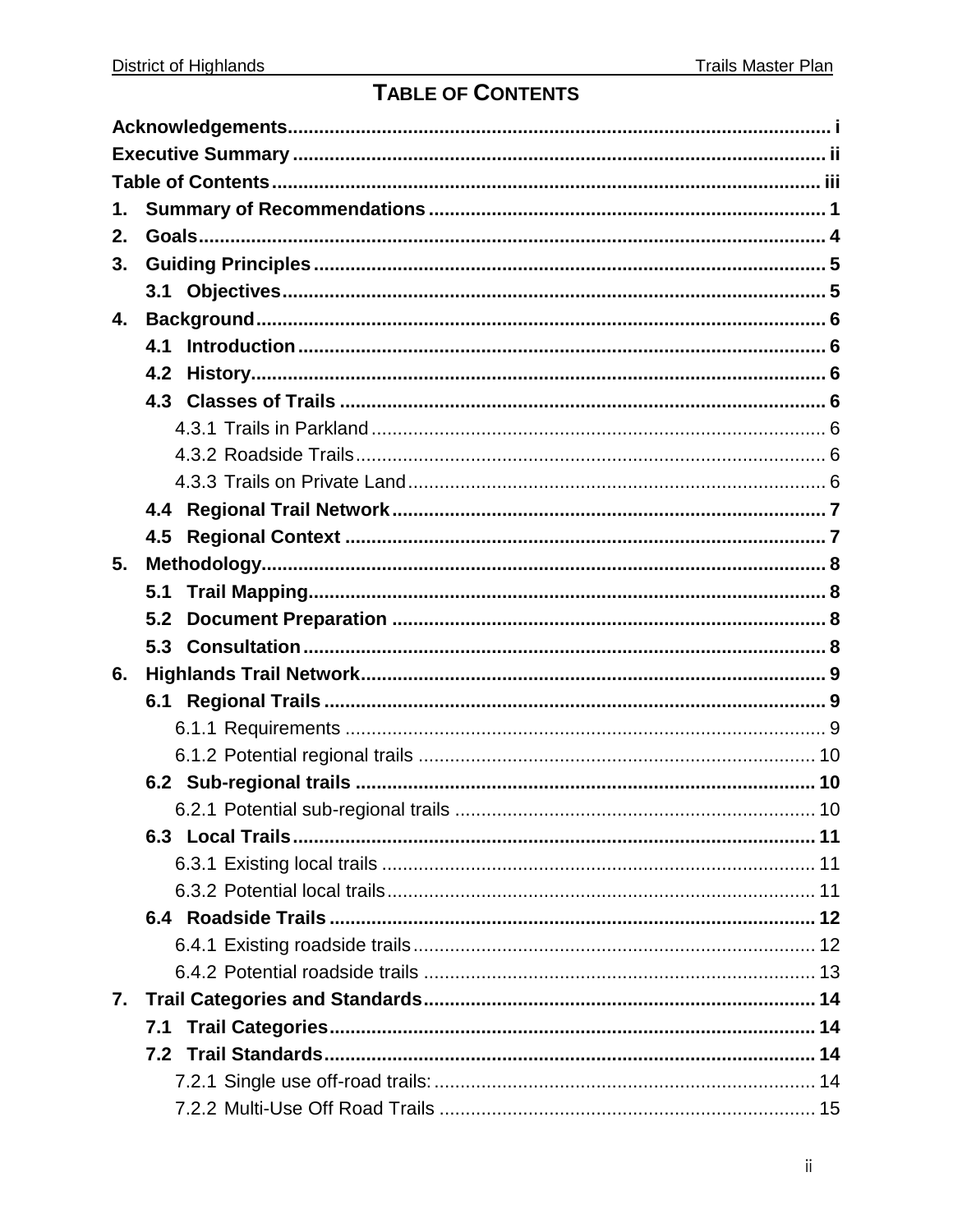| 8.              |     |  |     |  |  |
|-----------------|-----|--|-----|--|--|
| 9.              |     |  |     |  |  |
|                 |     |  |     |  |  |
|                 |     |  |     |  |  |
|                 | 9.3 |  |     |  |  |
|                 |     |  |     |  |  |
|                 |     |  |     |  |  |
|                 |     |  |     |  |  |
|                 | 9.6 |  |     |  |  |
|                 | 9.7 |  |     |  |  |
|                 |     |  |     |  |  |
| 10 <sub>1</sub> |     |  |     |  |  |
|                 |     |  |     |  |  |
|                 |     |  |     |  |  |
|                 |     |  |     |  |  |
|                 |     |  |     |  |  |
|                 |     |  |     |  |  |
|                 |     |  |     |  |  |
| 11.             |     |  |     |  |  |
|                 |     |  |     |  |  |
|                 |     |  |     |  |  |
|                 |     |  |     |  |  |
|                 |     |  |     |  |  |
|                 |     |  | .25 |  |  |
| 13.             |     |  |     |  |  |
|                 |     |  |     |  |  |
|                 |     |  |     |  |  |
|                 |     |  |     |  |  |
|                 |     |  |     |  |  |
|                 |     |  |     |  |  |
|                 |     |  |     |  |  |
|                 |     |  |     |  |  |
|                 |     |  |     |  |  |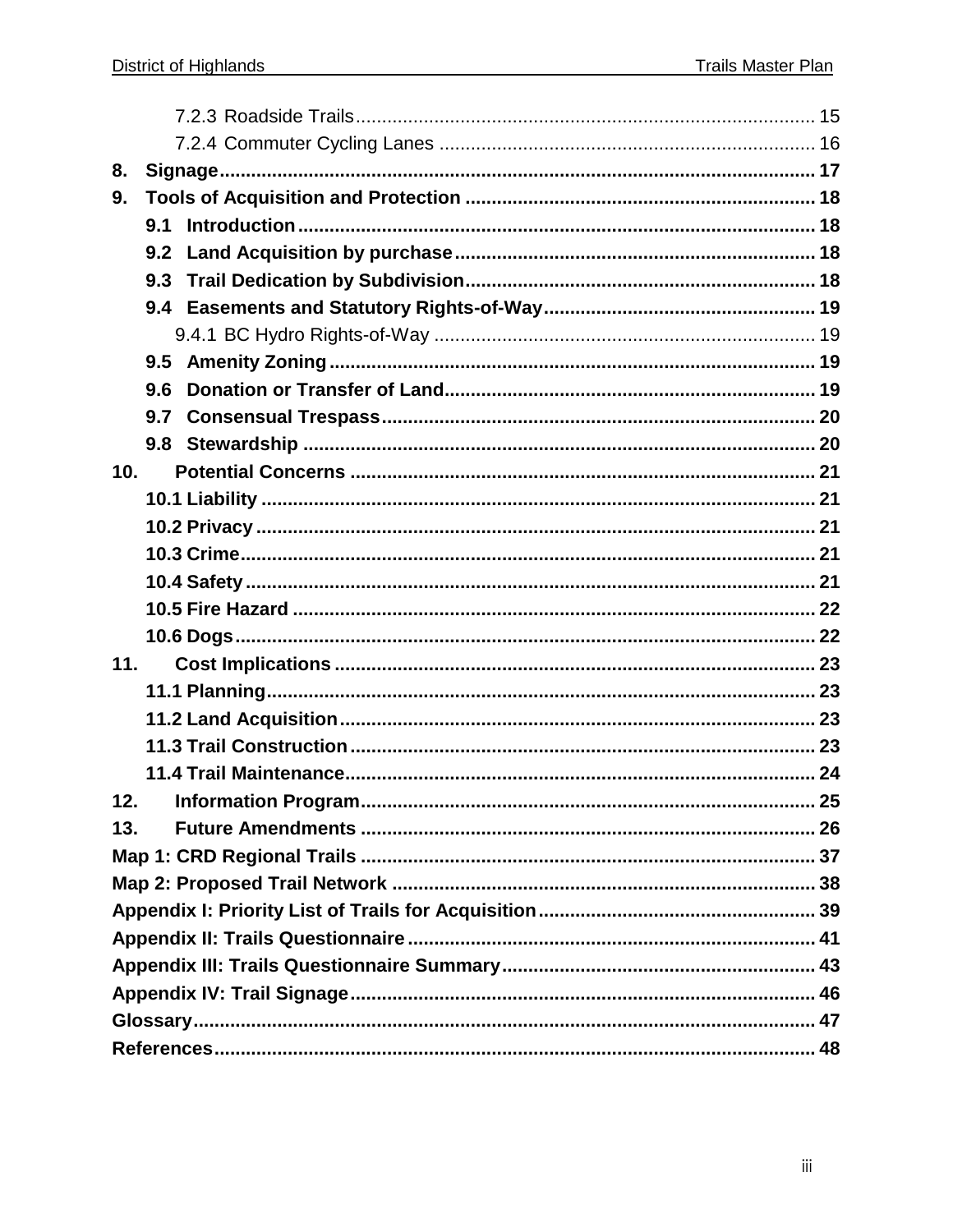## **1. Summary of Recommendations**

## **6. Highlands Trail Network**

- *Develop a trail network as recommended on the Trail Network Map.*
- *Consider routes to accommodate emergency vehicles in trail design.*

## **6.1 Regional Trails**

- *Encourage development of potential regional trails that have been identified in this plan.*
- *Give all regional trails within the Highlands a multi-use designation, except where environmentally unacceptable.*
- *Establish alternate by-pass routes in areas of sensitive ecosystems.*

## **6.2 Sub-regional trails**

- *Develop sub-regional trails that have been identified in this plan.*
- *Negotiate with landowners for public access to and development of sub-regional trails based on the priority list in Appendix I, using the various tools of acquisition in Section 9.*
- *Give all sub-regional trails within the Highlands a multi-use designation, except where environmentally unacceptable.*

## **6.3 Local Trails**

- *Develop local trails that have been identified in this plan.*
- *Negotiate with landowners for public access to and development of local trails based on the priority list in Appendix I, using the various tools of acquisition in Section 9.*
- *Give local trails within the Highlands a multi-use designation where feasible.*
- *Consider acquisition of minor consensual trespass trails if an opportunity arises.*
- *Acquire or provide trail connection(s) from existing or future cul-de-sacs.*
- *Consider development of interpretive trails.*
- *Consider development of wheelchair accessible trails.*

## **6.4 Roadside Trails**

- *Develop roadside trails along all major roads in the Highlands.*
- *Involve local residents in trail location, construction and maintenance.*
- *Build roadside trails along Millstream Road, Millstream Lake Road to Munn Road, Munn Road, and Woodridge Place.*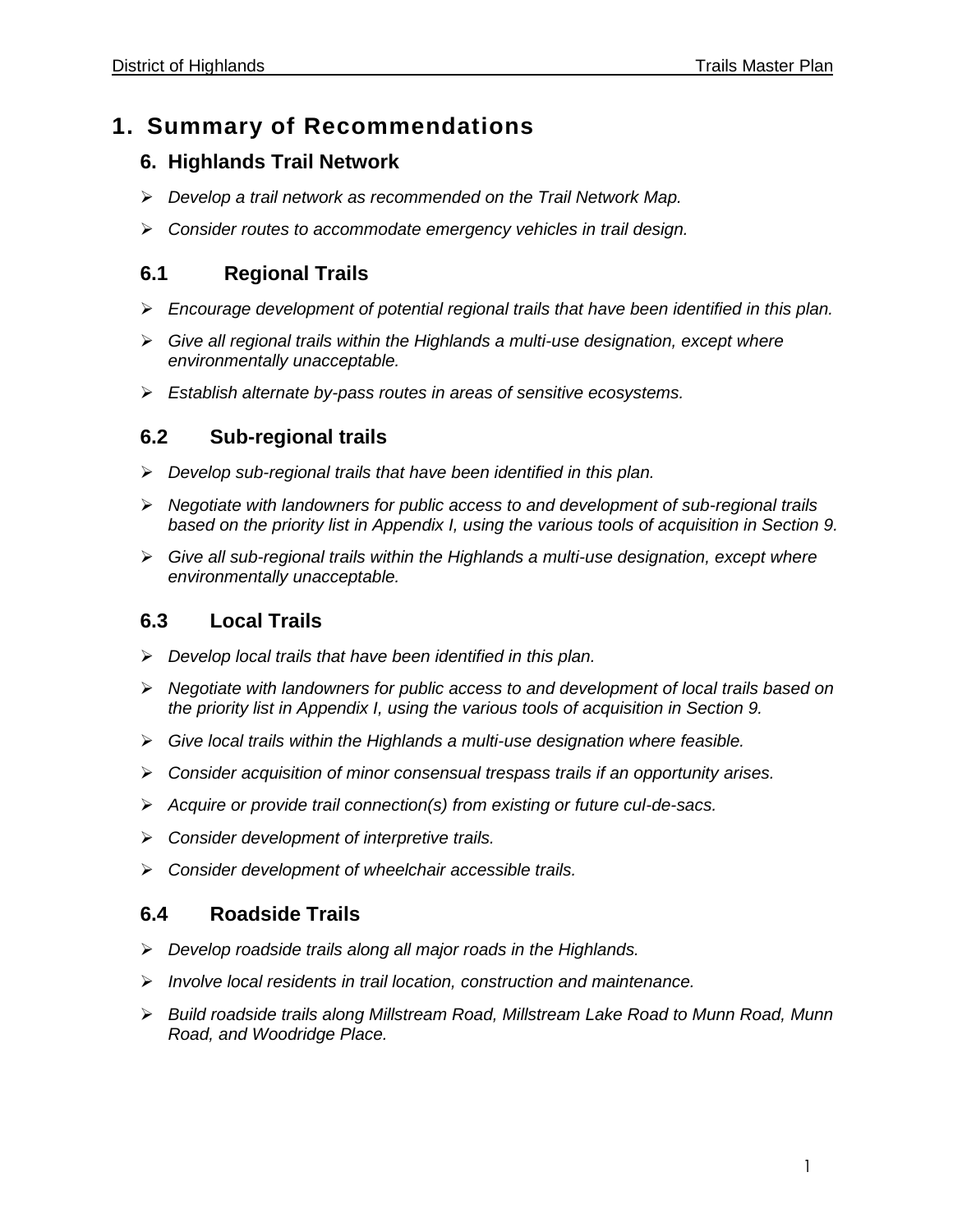## **7. Trail Categories and Standards**

*Use established trail design, construction and management principles.*

### **8. Signage and maps**

- *Catalogue and name local and sub-regional trails.*
- *Provide funding for signs.*
- *Install small signs showing trail name and designated use at trailheads and at strategic intersections.*
- *Install large signs with maps at municipal park entrances and major trailheads noting allowed users, trail rating and trail etiquette, and directional/route information as well as known hazards. These signs should also encourage trail stewardship.*
- *Continue to use the roadside trail sign shown in Appendix IV.*
- *Identify known permanent hazards along trails and mark with warning signs.*
- *Install fire hazard signs during fire season, or trail closure signs during extreme fire hazard.*
- *Follow the BC Parks sign standards, and include the District of Highlands logo on municipal trail signs.*

### **9. Tools of Acquisition and Protection**

- *Consider a trails acquisition strategy when rezoning, development, or subdivision is proposed.*
- *Provide for trail connection(s) to other neighbourhoods and/or trails in planning future subdivisions.*
- *Provide for local trail access to provincial parks during rezoning, or subdivision application.*

### **10. Potential Concerns**

- *Acquaint landowners with the Occupiers Liability Amendment Act when negotiating formal trail access across their land.*
- *Plan trail routes and vegetative screening to preserve privacy of landowners.*
- *Minimize risk on trails by following the steps listed in 10.4 below.*
- *Post signs warning of fire hazard.*
- *Educate dog owners by signage and information on maps to use leash or voice to control dogs on trails.*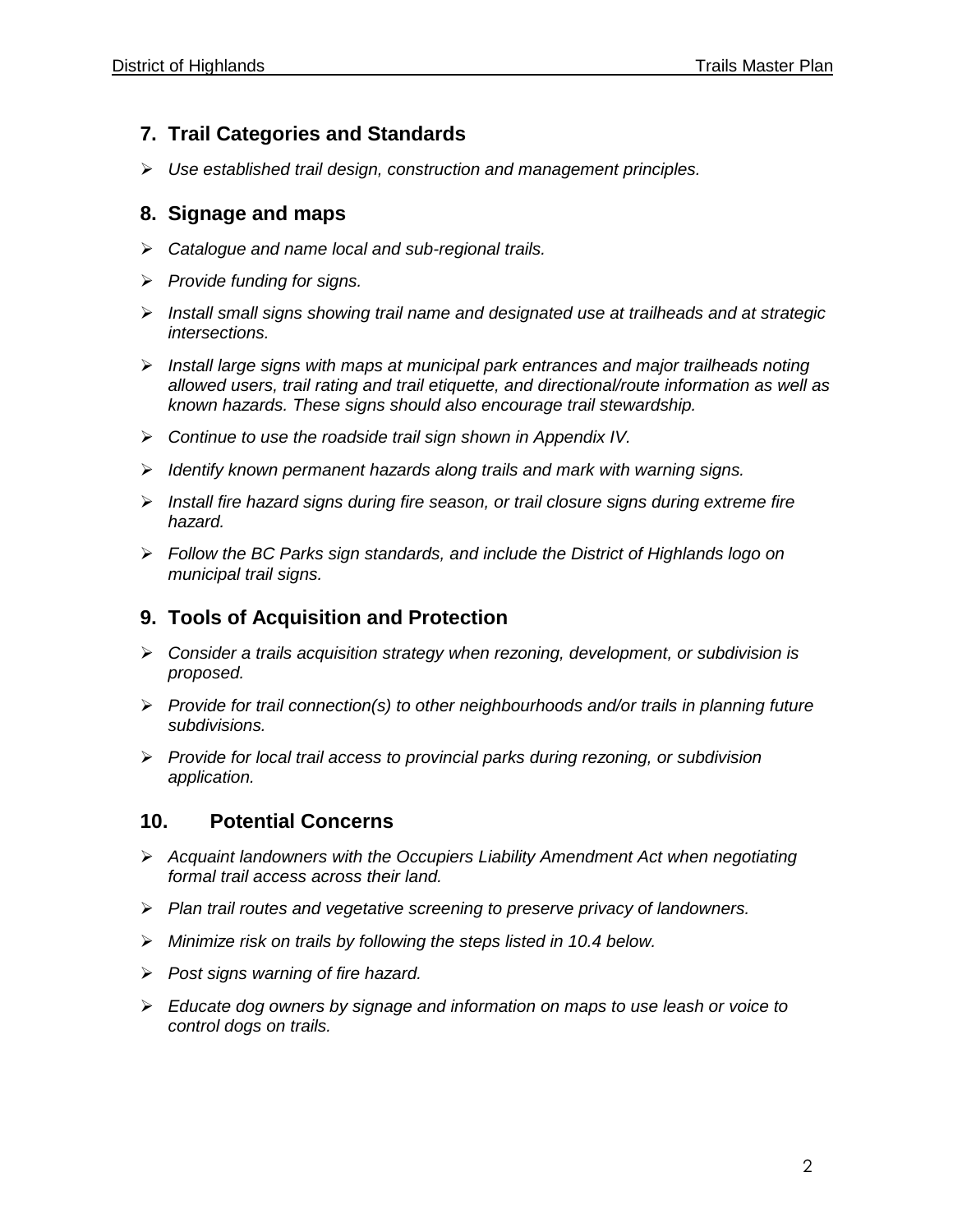## **11. Cost Implications**

- *Explore opportunities for funding and volunteer services.*
- *Implement an "adopt-a-trail "program to minimize operational costs, and to promote community involvement and pride..*
- *Supplement volunteer programs with municipal trail maintenance.*

## **12. Information Program**

- *Create a consistent trail system identity through trail signs, maps, brochures and other public information.*
- *Ask the Parks and Recreation Advisory Committee and Trails Advisory Committee to work with staff to develop a map/brochure of Highlands's parks and trails that would be available at the District Office.*
- *Develop an information program for landowners to allay potential concerns.*
- *Develop and provide user education regarding shared use of trails.*
- *Inform Highlands residents and trail users about the general concept of stewardship and how to apply it to trails.*

## **13. Future Amendments**

*Incorporate the Trails Master Plan into the Official Community Plan.*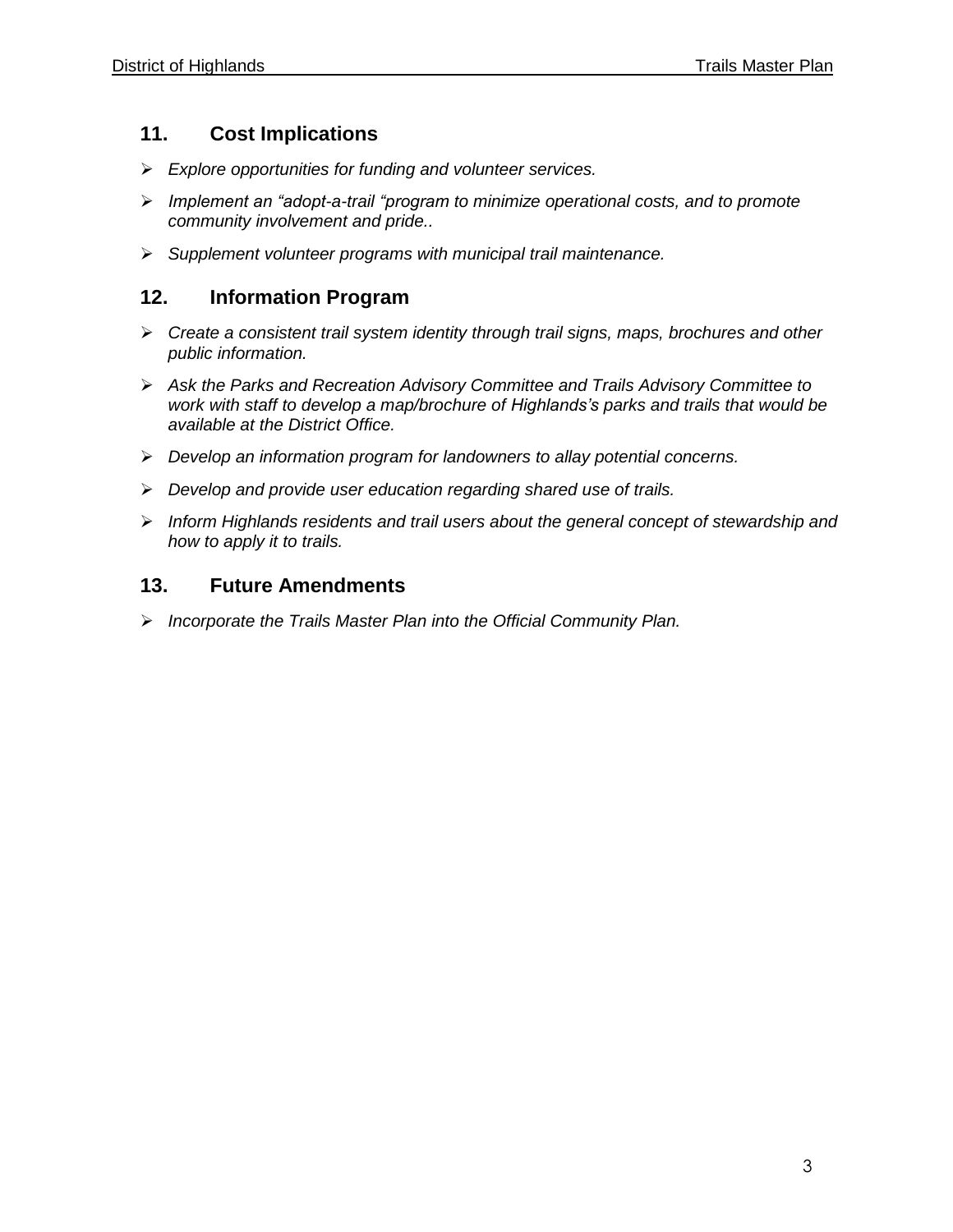## **2. Goals**

**"The District of Highlands will create a network of**  1997 Highlands OCP, 4.2.4.a

- 1) To outline a comprehensive trails network plan for the District of Highlands and to provide standards for those trails.
- 2) To create a trail network to link important nodes in the community and connect these to a regional trail network and to neighbouring municipalities. The implementation of this plan will ensure that as the community grows and changes, the District will retain trails and will continue to develop a linked trail network for a variety of users.
- 3) To minimize the impact of a trail network on wildlife, riparian and other sensitive ecosystem areas. Implementation of this plan will help fulfill the needs of the people who live here, while protecting the natural landscape.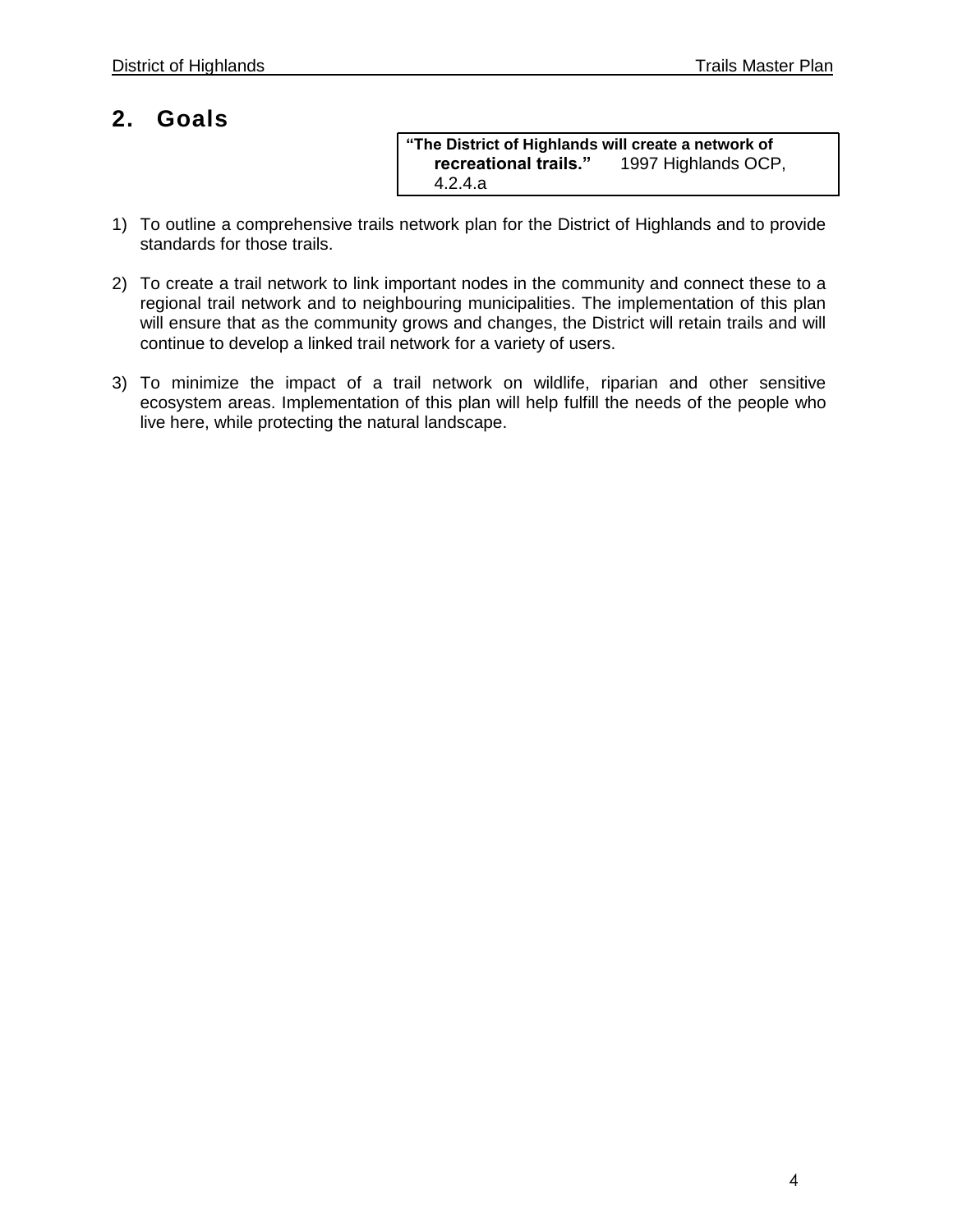## **3. Guiding Principles**

**"Well-defined trails will be sited, designed, built, marked, and maintained to protect environmentally-sensitive areas against damage from human use."** 1997 Highlands OCP, 1.2.1.i

The District of Highlands is blessed with an abundance of public and private greenspace. There is growing awareness that spiritual health is as important as physical health. As a network of trails to access and connect natural and recreational areas is developed, it will provide opportunities for quiet appreciation of varied landscapes, as well as providing safe interconnecting trail routes for non-motorized outdoor activities and commuters.

A trail network which connects neighbourhoods and municipal public places would enhance a sense of community. A trail network that connects with those of neighbouring municipalities would strengthen our ties to those communities. Establishment of the trail network provides an alternate mode of travel throughout the area.

## *3.1 Objectives*

- 1) The trail network should strive to connect neighbourhoods and municipal public places, enhancing a sense of community. As well, the network should connect with those of neighbouring municipalities. Multi-use trails connecting to the CRD's proposed Regional Trail Network are deemed essential.
- 2) Trail design incorporating the use of loops of varying lengths is desirable, to allow for a variety of users and experiences, and to lessen the higher impact on ecosystems of outand-back trails. The longer loops can be steeper, narrower and more rugged.
- 3) Trail location should consider the opportunities for emergency access and possible emergency evacuation routes.
- 4) Roadside trails should be separated from motorized traffic, wherever possible, serving as 'Highlands sidewalks' for users, young and old, including pedestrians and equestrians.
- 5) Trail construction and maintenance should be undertaken with the least amount of vegetation removal required to accommodate a safe route. Trees should be left undisturbed wherever possible.
- 6) Trails may be provided by developers as an amenity exchange or as required by the Approving Officer. This will effectively attain links/completion of routes while keeping municipal acquisition costs to a minimum. Low-impact, gravel surface parking areas for users may need to be provided at busy trailheads.
- 7) Ecological sensitivity should be the primary criterion used for location of trails near riparian areas. This will help to maintain water quality and habitat for fish and wildlife, and support native vegetation, while providing recreation opportunities. For further detailed guidance, please refer to the report, *Access Near Aquatic Areas<sup>1</sup>* . Some of the greenspaces in nearwilderness areas or encompassing certain water bodies should not have trail access, as they are not suited to human intervention due to their sensitivity.
- 8) Appropriate and consistent trail signage including direction on user etiquette is required.

<sup>&</sup>lt;sup>1</sup> Fraser River Action Plan (Department of Fisheries and Oceans) and B.C. Ministry of Environment, Lands and Parks. 1997. *Access Near Aquatic Areas: A Guide to Sensitive Planning, Design and Management.*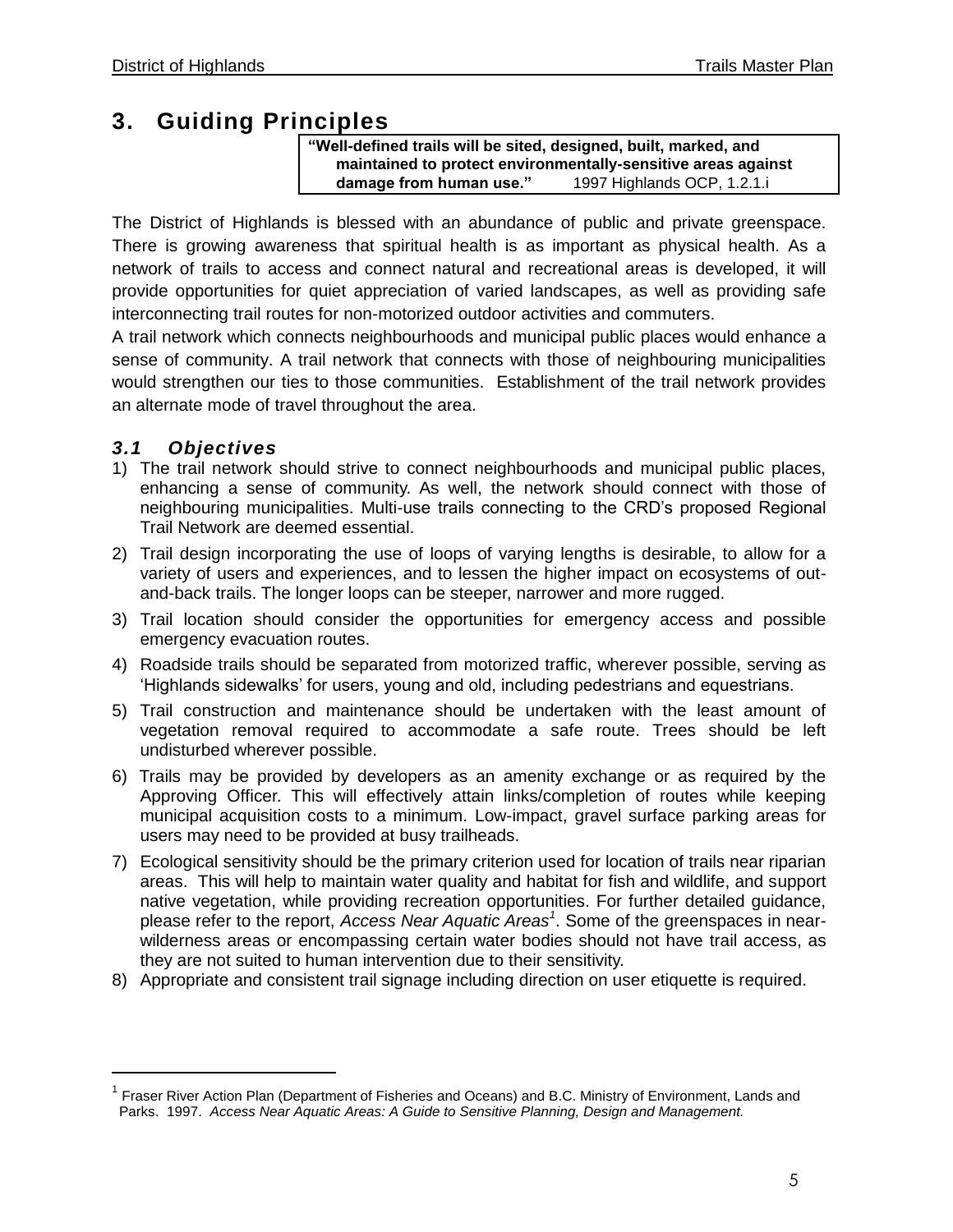## **4. Background**

## *4.1 Introduction*

The District of Highlands is a rural residential community with an area of approximately 3,745 hectares that is predominantly greenspace. This greenspace is characterized by moss-covered rocky outcroppings, arbutus and Douglas fir at higher elevations, cedar and wetlands in the lower elevations, and many small lakes scattered throughout. The Highlands is virtually ringed by parkland within and adjacent to Highlands boundaries. Gowlland Tod Provincial Park situated to the west and north, and Mount Work Regional Park to the north-east, are within the Highlands boundaries as is the Scafe Hills addition to Thetis Lake Regional Park. The Hartland section of Mount Work Park on our north-eastern border lies within Saanich and mainly provides trails for mountain biking. However, it also contains a major section of the Regional Trail network. Goldstream Provincial Park at the south-west corner of the Highlands is adjacent to the municipal boundary. There are also several municipal parks within the community. As of January 2001, 34% of the Highlands is preserved in parkland.

The District of Highlands has three main watersheds: Millstream, Craigflower Creek, and Pease Creek. The District encompasses ten lakes, all but two of which are private, as well as many smaller wetland areas that are important nesting places for waterfowl. The protection of these riparian areas is critical in designing and constructing a trail network.

## *4.2 History*

Upon incorporation in 1993 the District of Highlands assumed a generalized Trail Plan as part of the 1986 Langford Electoral Area OCP. In 1995 the Highlands received funding from the Provincial Capital Commission for a Greenways/Trails Network Master Plan, which was published in February 1997. The preparation of the current Trails Master Plan commenced in April 2001. At the time the current plan was developed, the District was set to embark upon revising the 1997 Official Community Plan, which is scheduled to be completed in 2002.

## *4.3 Classes of Trails*

Trails in the Highlands are divided into three classes: trails in parkland, roadside trails, and trails on private land.

## **4.3.1 Trails in Parkland**

These trails are located within municipal, regional and provincial parkland. They are secure for present and future use by the public. The responsibility for construction, maintenance and signage in these parks is overseen by that level of government.

### **4.3.2 Roadside Trails**

These trails are located within municipal road rights-of-way so are also secure. They parallel roads and are separated physically from the road by a vegetated buffer where possible.

## **4.3.3 Trails on Private Land**

Trails on private land are not secure. Many of the trails on private land are important connectors to other nodes in the community. Residents have been using some of these trails for many years and view them as an integral part of the Highlands' lifestyle. The term most commonly used to describe this type of trail use is **consensual trespass**. This is an unofficial understanding between the landowner and the trail users to allow them to trespass on private property without penalty. This arrangement has been a popular practice, but it does not guarantee that these trail corridors are secure for future use. These trails could be closed at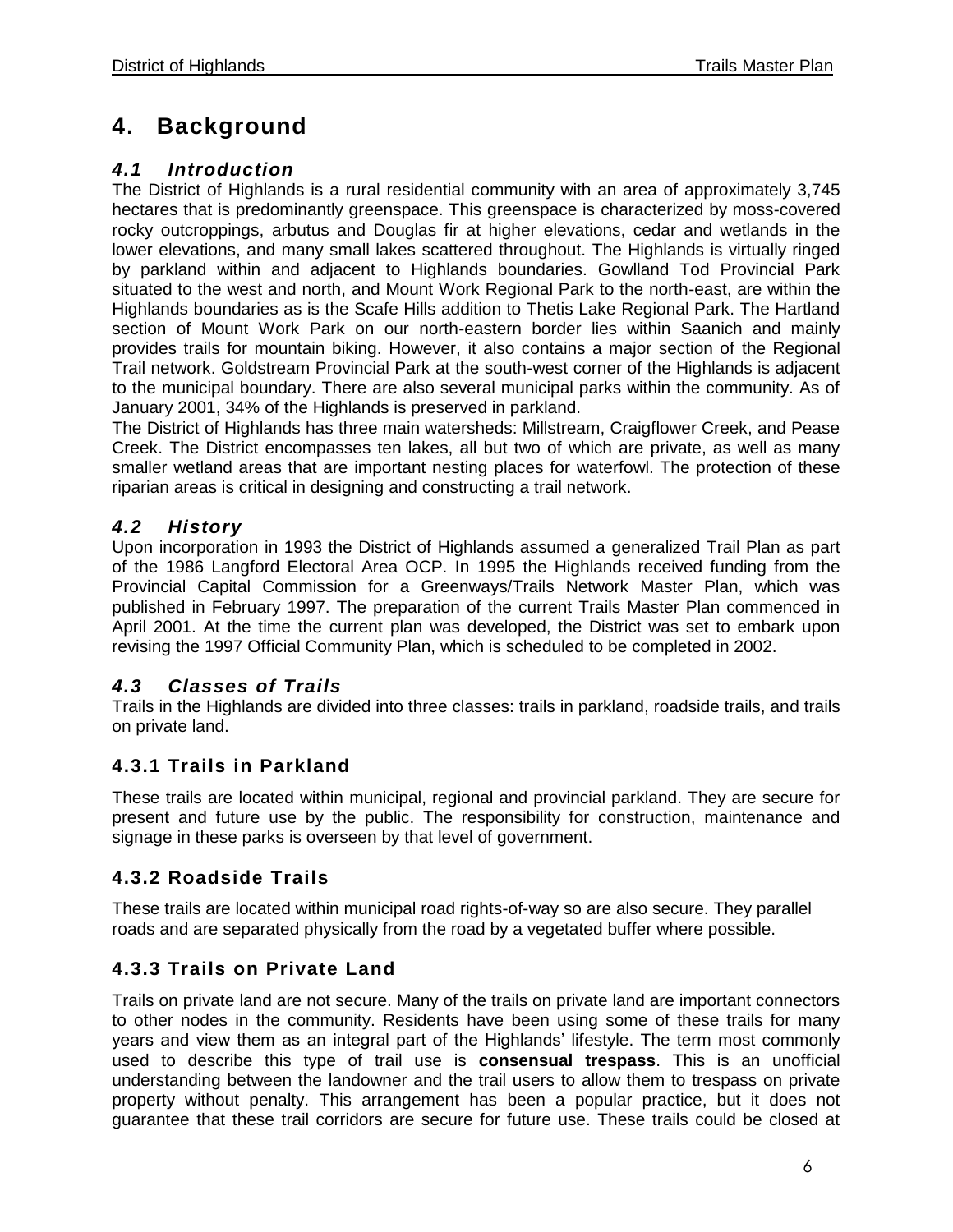any time by the landowner and may also be affected by subdivision or development, or by the perceived trespass problems suffered by the landowner.

Another factor that contributes to the uncertain future of these trails is that there is no government or public agency that is directly responsible for liability, environmental sensitivity, maintenance or signage. This is left to the landowner and the users. Various approaches to these issues are addressed in more detail in later sections of this Plan.

## *4.4 Regional Trail Network*

The original Regional Trails Plan was adopted by the CRD in 1988. The proposed trail system extends from Swartz Bay to Port Renfrew, linking major parks and other natural and cultural features, and provides opportunities for a variety of outdoor recreational pursuits, as well as a commuter component. The CRD has indicated that the regional trail network will contain opportunities for pedestrian, equestrian and bicycle use where appropriate.

When CRD Parks partnered with the Provincial Capital Commission to create the Regional Blue/Green Spaces Strategy in the mid '90s, the regional trail system really started to take off. Various sections of the regional trail network have become hugely popular, such as the Galloping Goose connecting the Western Communities with downtown Victoria and Saanich, and the Lochside Trail linking North Saanich and Sidney on the Saanich Peninsula to the same core. The more rural branches, such as those in our District, are now being focused on for acquisition and development to fill out and complete this vision for the Capital Region. Other complementary trail systems, such as the Trans-Canada Trail and Vancouver Island Recreational Corridor, are now being developed through the central portions of the Island, connecting the Victoria area with northern destinations. As a municipality in the CRD, the District of Highlands is part of the Regional Trail Network Plan (see Map 1).

The District of Highlands Trails Master Plan should reflect the aim of giving all regional trails within the Highlands a multi-use designation to facilitate the needs of all types of trail users. This designation will ensure that all users will be able to travel the Highlands' regional trails with minimum restriction, enabling long-distance travel. It is recognized that resources to provide separate trails for each user group are finite. Modifications to the trail network to provide for separate trails for conflicting user groups could be introduced as a need is demonstrated and resources become available.

CRD policy reflects concern for preservation of sensitive ecosystems. Where multi-use trails are environmentally unacceptable, such as over sensitive mountaintops (e.g. Mount Work, Jocelyn Hill), alternate by-pass routes should be established.

### *4.5 Regional Context*

The District of Highlands has the smallest population of the 13 municipalities that make up the Capital Regional District (CRD). As the seventh largest municipality in area, the Highlands possesses large contiguous areas of greenspace and as such is an important area for recreational opportunities in the Capital Region. It is important that the Highlands, as an integral part of the region, takes into account the Capital Regional District's recent documents such as the CRD Parks Master Plan, Regional Blue/Green Spaces Strategy, and the draft Regional Growth Strategy. These plans and strategies will help establish a broad regional vision for the protection and maintenance of regional green/blue spaces, and an interconnecting regional trail network. This in turn provides an information base for more detailed land use planning by municipalities, as well as identifying areas of interest to CRD Parks and the PCC.

The Highlands Trails Master Plan provides guidelines to ensure that the Highlands directs regional and local trail users to effectively utilize designated regional trail corridors, while retaining sub-regional and local trails for more localized traffic.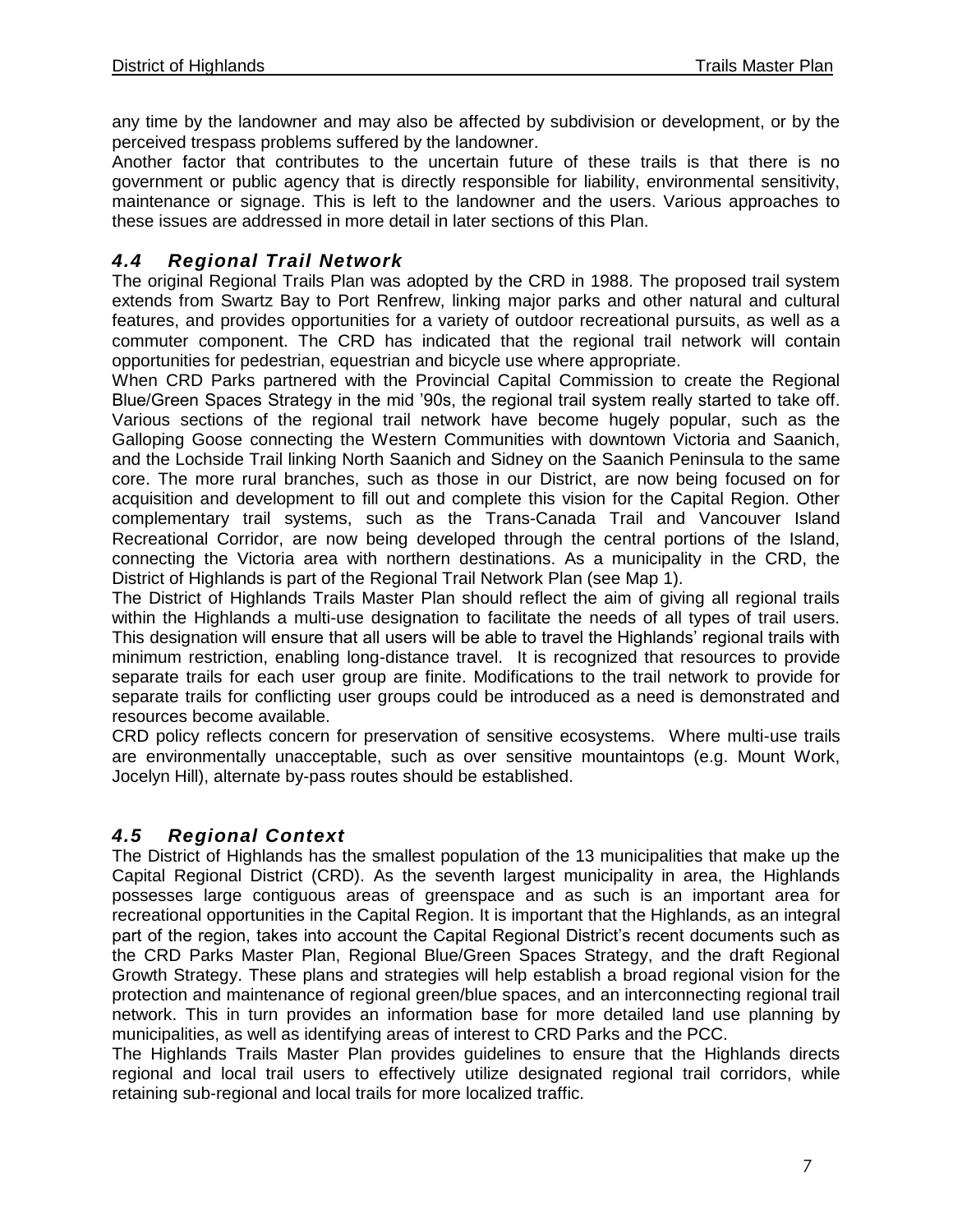## **5. Methodology**

## *5.1 Trail Mapping*

Data were collected in a variety of ways for the initial Greenways/Trails Network Master Plan and for the current plan. First, it was crucial to explore major existing trails and see how they connected to parks and other areas of natural and cultural significance. After this exploration was completed, additional data collection was carried out for the location of existing trails by volunteer residents using two methods. The first was a compass and hip chain; the second used a global positioning system (GPS) receiver. Each method provided adequate data for general trail location. Additional trails have since been located and digitally mapped as volunteer time permits. This has been done by compass and pace-counting, tied to GPS points. As trails on private land are acquired in the future, it will probably be necessary to survey their location for greater accuracy.

## *5.2 Document Preparation*

In April 2001 the Trails Advisory Committee commenced the preparation of a new Trails Master Plan for the Highlands. This was to update the original Greenways/Trails Network Master Plan produced in 1997 by Siobhan Murphy. The present Trails Master Plan focuses strictly on trails. Greenways are part of the new Parks and Recreation Master Plan.

In May 2001, the committee distributed a trails questionnaire (Appendix II) with a map on the reverse showing suggested trails. The questions were based on a questionnaire done in 1996 for the original Plan in order to compare results. Fifty five questionnaires were returned. (See Appendix III). This was followed by an Open House at the Highlands Market at the end of May.

Using this input, and advice from municipal staff, the committee reviewed a number of drafts and trail maps via email and at regular meetings to produce the final document.

## *5.3 Consultation*

An important part of this Trails Master Plan was public involvement. All of the components of this Plan and its predecessor have been reviewed and worked on by members of the community in a variety of forms. Since incorporation, several open houses, newsletters, surveys and questionnaires have been conducted by various committees which have generated interest and garnered input about possible trails issues. The municipality's Parks and Recreation; Trails; and Roads Advisory Committees; and the Highlands Emergency Program Committee; whose members are residents of the community, also provided comments on various aspects of the plan during its development.

The development of this plan also required co-ordination with several agencies such as CRD Parks, BC Parks, Saanich Parks, Langford and View Royal, and the Provincial Capital Commission. Continued co-ordination and co-operation will greatly enhance appropriate connections to neighbouring municipalities' trail routes.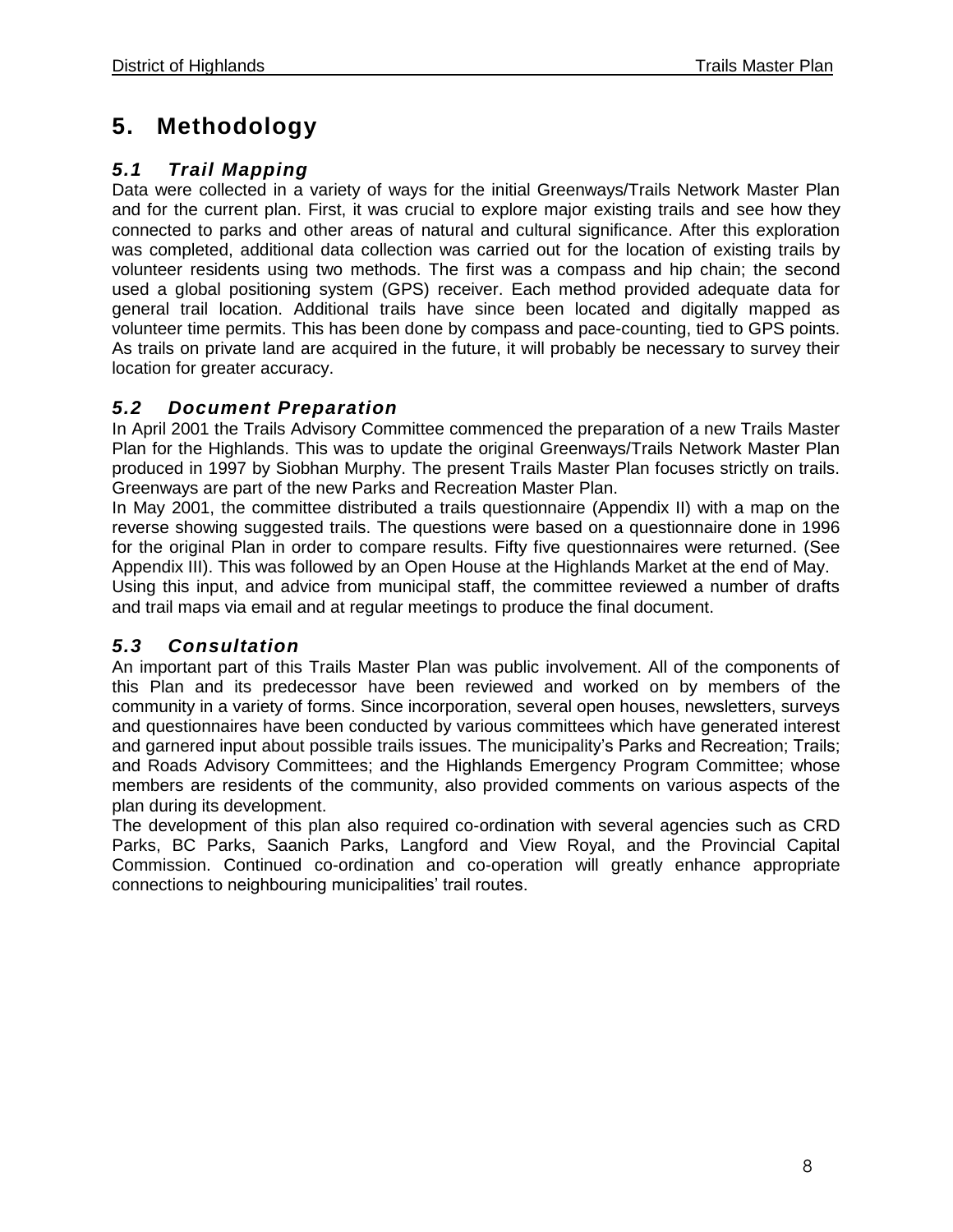## **6. Highlands Trail Network**

#### *Recommendations*

- *Develop a trail network as recommended on the Trail Network Map (Map 2).*
- *Consider routes to accommodate emergency vehicles in trail design.*

The Trail Network Map (Map 2) attached to this report describes the trail network that the

Trails Advisory Committee is recommending be developed over the next several

years to serve the objectives outlined in this plan.

#### *Important notes*:

- This map shows trail corridors only, indicating a wish to establish trails in the approximate locations of the corridors.
- □ Corridors shown on private land do not imply usurping of property or the assumption of availability. Trails can only be secured through negotiation with the landowner.
- There are three levels of trails in the Highlands: regional, sub-regional, and local, which includes roadside. Together they form an inter-connected network for recreation and access. The goal is to create a network which will eventually link all parks, neighbourhoods, community facilities, points of interest, etc., as well as providing outdoor recreation for a variety of users.
- It is important to keep in mind the rural, forested nature of the Highlands, and the vulnerability to natural disasters such as wildfire. A well designed trail network can assist in emergency evacuation or access in times of disasters. Some major trails could be designed to accommodate emergency vehicles for this purpose.
- There was considerable discussion, but no consensus, on the issue of a mountain biking area in the Highlands, as recommended in the Parks and Recreation Master Plan Section 5.4.3. The committee feels this topic requires further discussion among all the stakeholders.
- The major challenge to the formation of this network is the acquisition of access to trails on private land. This will require not only negotiation with landowners, but also an information program (See Section 12) on the potential concerns listed in Section 10.

## *6.1 Regional Trails*

#### *Recommendations*

- *Encourage development of potential regional trails that have been identified in this plan.*
- *Give all regional trails within the Highlands a multi-use designation, except where environmentally unacceptable.*
- *Establish alternate by-pass routes in areas of sensitive ecosystems.*

Regional Trails are the base structure of this Trails Master Plan. Other trails planning should evolve from this structure. Proposed regional trails are those major trails in the Highlands that should become part of the CRD Regional Trail Network. These trails will connect with subregional and local trails to provide links to local nodes in the community, and to neighbouring municipalities.

### **6.1.1 Requirements**

Regional trails should be multi-use except where sensitive terrain precludes this. Regional trails should provide for high traffic to and from provincial and regional parks, and should have appropriate signage to designate use and destination.

Recommendations from the Highlands for new regional trails will be discussed by the Trails Advisory Committee and the Parks and Recreation Advisory Committee, who will present them to Council, which may then forward them to the CRD Parks Committee.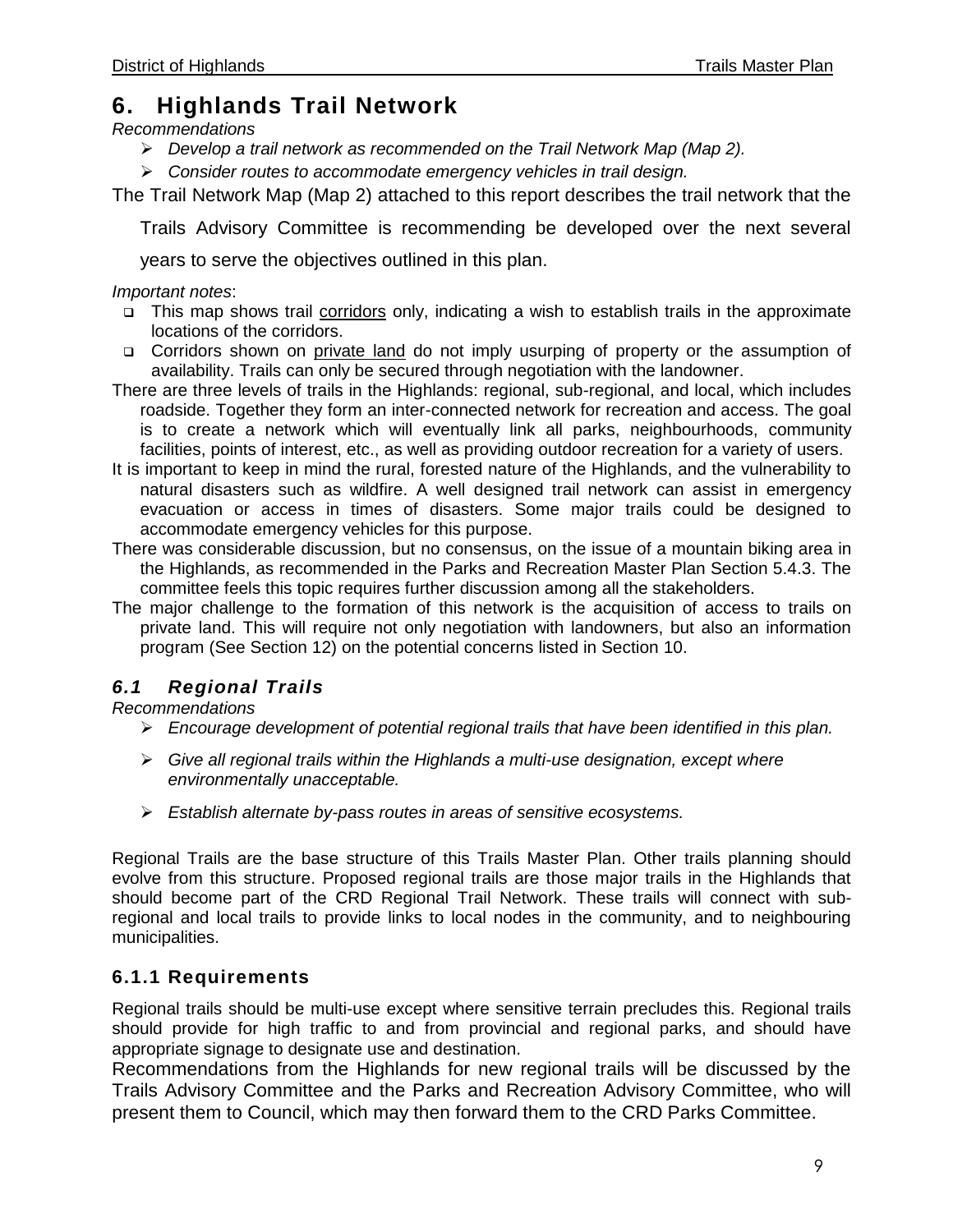Regional trails should provide for high traffic to and from provincial and regional parks, and should have appropriate signage to designate use and destination.

Sources of information for the creation of regional trail corridors have been and should be: the CRD Parks Master Plan, the CRD/Provincial Capital Commission (PCC) Regional Green/Blue Spaces Strategy, the District of Highlands Parks Master Plan, the Conservation Data Centre's Sensitive Ecosystems Inventory, and the needs of the community as determined by the Trails Advisory Committee, Council and District staff.

This plan contains proposed (and more detailed) alternative routes to the regional trail corridors for the District of Highlands shown in the CRD Parks Master Plan (Map 1). These are also incorporated into the Highlands Parks and Recreation Master Plan.

## **6.1.2 Potential regional trails**

The potential regional trails that have been identified in this plan, and by number on Map 2, are:

- between Thetis Lake Regional Park and Mount Work Regional Park
- between Thetis Lake Regional Park and Goldstream Provincial Park
- along Corry Road and through Sections 63, 56 and 67 to Mackenzie Bight parking lot
- from Thetis Lake Regional Park west, to the south of Mary Lake, then to Gowlland- Tod Provincial Park
- $\epsilon$  from Mount Work Regional Park, through Hartland Park to rural Saanich via Kerryview and/or **Petworth**

for a total length of approximately 19 km.

All other sections of the regional trails are within provincial and regional parks, and are deemed to be the responsibility of those agencies.

## *6.2 Sub-regional trails*

*Recommendations*

- *Develop sub-regional trails that have been identified in this plan.*
- *Negotiate with landowners for public access to and development of sub-regional trails based on the priority list in Appendix I, using the various tools of acquisition in Section 9.*
- *Give all sub-regional trails within the Highlands a multi-use designation, except where environmentally unacceptable.*

Sub-regional trails are trails that are important connectors to the regional trail system within the District of Highlands. These trails will likely support a significant amount of traffic, but less than the regional trails. These trails should be multi-use wherever possible.

### **6.2.1 Potential sub-regional trails**

The potential sub-regional trails that have been identified in this plan, and by number on Map 2, are:

- The trail north from the end of Woodridge Place through Section 79 to Mount Work Regional  $\lt$ Park.
- The trail along Highland Road right-of-way from Munn Road south into View Royal and  $=$ Thetis Lake Regional Park.
- A trail south-west from the bottom of Chicken Hill through Section 21 (partly in View Royal)  $\geq$ to the base of Scafe Hill in Thetis Lake Regional Park.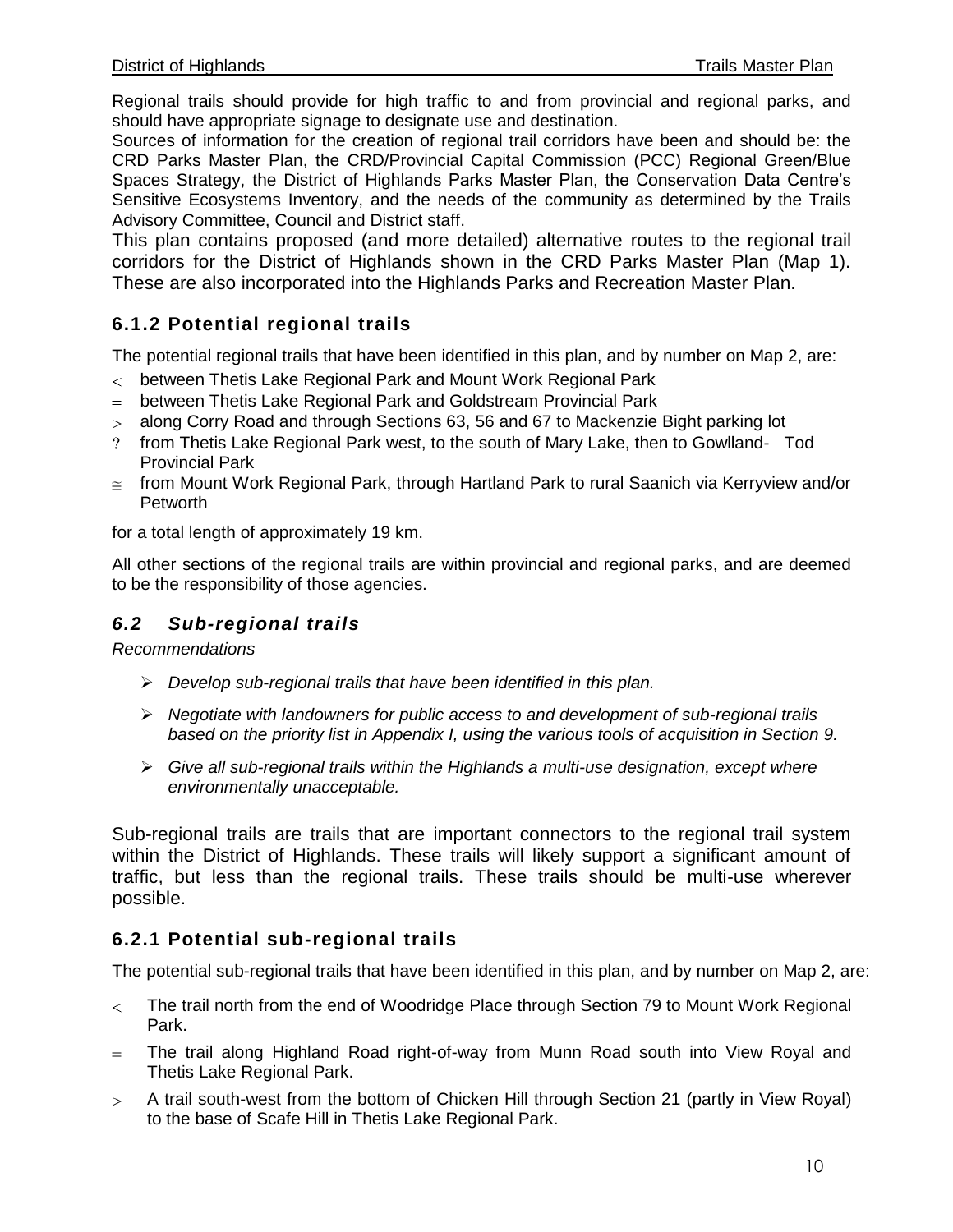- Corry Road from Section 63 to Ross-Durrance Road.<sup>2</sup>  $\overline{?}$
- A trail from Chow-Nicoll Park north along the west side of Hatcher Swamp and Matson Lake  $\cong$ to Finlayson Arm Road and north to Twinflower Park.
- The trail from the south-west corner of S.5 R.4, north-west to Finlayson Arm Road.  $\mathsf{A}$

for a total length of approximately 9 km.

### *6.3 Local Trails*

*Recommendations*

- *Develop local trails that have been identified in this plan.*
- *Negotiate with landowners for public access to and development of local trails based on the priority list in Appendix I, using the various tools of acquisition in Section 9.*
- *Give local trails within the Highlands a multi-use designation where feasible.*
- *Consider acquisition of minor consensual trespass trails if an opportunity arises.*
- *Acquire or provide trail connection(s) from existing or future cul-de-sacs.*
- *Consider development of interpretive trails.*
- *Consider development of wheelchair accessible trails.*

Local trails are trails connecting higher-level trails, neighbourhoods, points of interest, etc. They should be multi-use wherever feasible.

Discussion with the Emergency Program Committee highlighted the need for cooperation with them on trail location. Special emphasis was placed on the ability to evacuate people in the case of major emergency, particularly wildfire. Because they have only one egress, cul-de-sacs in future subdivisions should have provision for trail rights-of-way for pedestrian connection(s) to other neighbourhoods or trails. If the opportunity arises to acquire a trail corridor for existing culde-sacs it should be seized. Apart from the social and recreational desirability of these trails, this is especially important for emergency evacuation purposes. These trails would act as emergency access routes where emergency roads either do not exist at present or are not feasible.

#### **6.3.1 Existing local trails**

The few existing local trails in the Highlands are:

- 1. The trail off upper Davies Road
- 2. Trails in Hazlitt Creek Park
- 3. Trails off Stewart Mountain Road

totaling approximately 2.5 km.

 $\overline{a}$ 

### **6.3.2 Potential local trails**

There are many potential local trails in the Highlands. Those with greatest priority identified by the committee are shown on Map 2, and total approximately 20 km. These do not all exist at

 $^2$  This is a potential east-west sub-regional connection from the north-south regional trail west of Mt. Work, following roadside trails along Ross-Durrance and Hazlitt Creek Roads, through Hazlitt Creek Park, and along Millstream Road to the entrance to Gowlland Tod Park near Emma Dixon Road.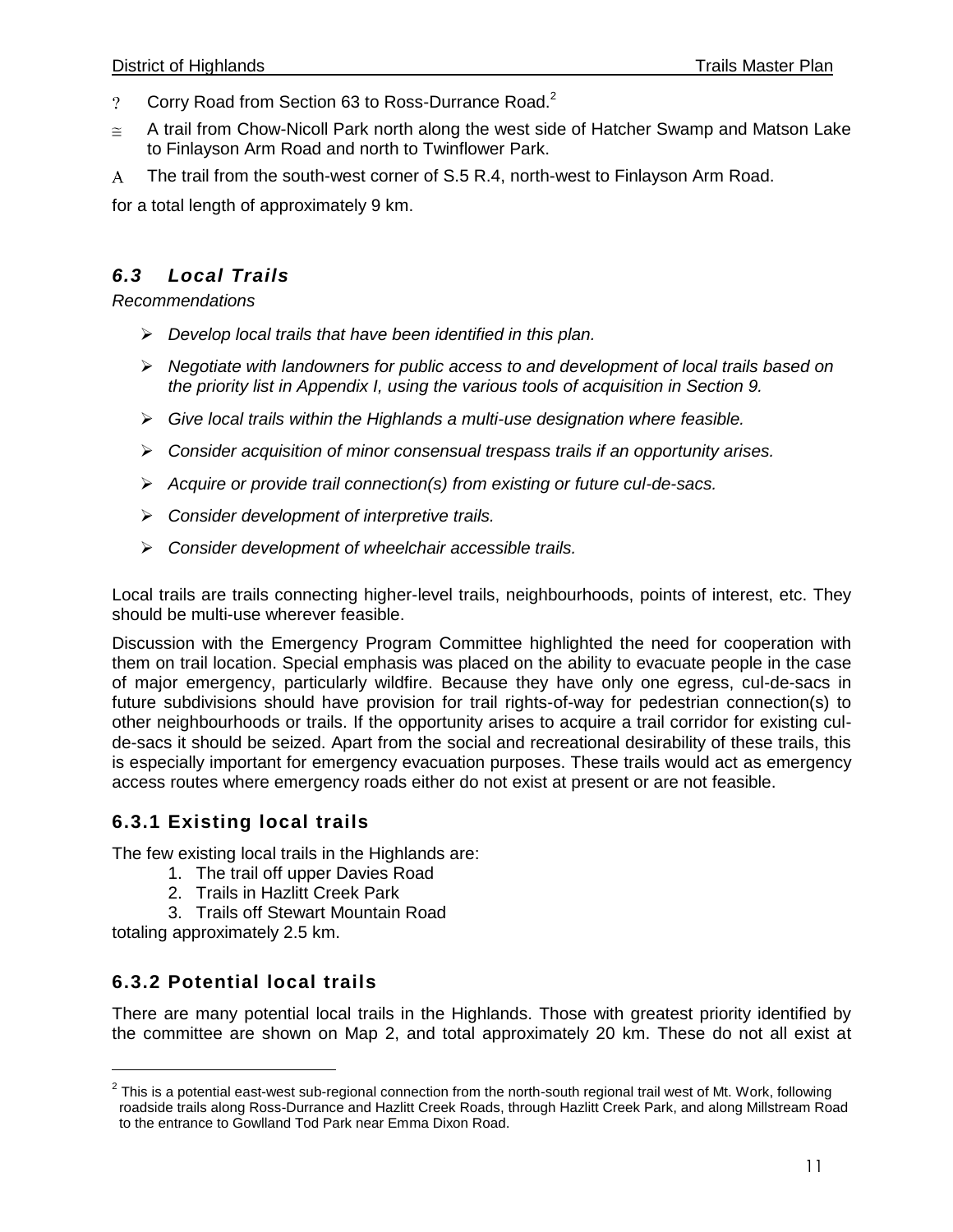present; some are suggestions for a desired trail connection. Many other trails not shown on the map do exist. These are minor consensual trespass trails used primarily by neighbours, which should not be publicized at this time. They should be looked at again when the Trails Master Plan is next reviewed, or if an opportunity for acquisition arises through subdivision.

When individual Park Management Plans for municipal parks are drawn up, trails within those parks would be planned, reviewed and/or improved (e.g. the trail in Twinflower Park).

There are many other areas in the Highlands that could be connected or have trails through them, especially in the north. These should be considered for trails in the future, particularly if any rezoning or subdivision is proposed; for example Sections 30 and 35, formerly known as West Millstream Development.

At the time this report was being written, planning of local trails, connecting to planned subregional and regional trails, was being conducted within the residential area known as Western Forest Products South; Section 5, Range 4. Any future proposed development in the remainder of these lands should take into account a trails acquisition strategy to increase the network of trails in the area, and link to adjacent lands where applicable.

A subset of local trails is interpretive trails. This is also an opportunity to provide wheelchair accessible trails as there are currently none in the Highlands. There are two possible locations for these trails – at Hatcher Swamp and at Eagles Lake. The environmental restraints and impacts would have to be thoroughly considered before such trails are built. Boardwalks might need to be built in some locations. These trails would provide a different type of trail suitable for users for whom other trails are too difficult.

The priority local trails are listed in Appendix I.

#### *6.4 Roadside Trails*

**"The District of Highlands will acquire and develop appropriate roadside trail corridors to promote pleasant, efficient, non-motorized travel throughout the community."** 1997 Highlands OCP, 4.2.5.a

#### *Recommendations*

- *Develop roadside trails along all major roads in the Highlands.*
- *Involve local residents in trail location, construction and maintenance.*
- *Build roadside trails along Millstream Road, Millstream Lake Road to Munn Road, Munn Road, and Woodridge Place.*

These local trails are within the municipal road right-of-way, paralleling the road, and separated physically from the road where possible. Preferably a vegetated buffer will exist between the road and trail. Where the terrain precludes construction of a trail, warning signs should be posted.

#### **6.4.1 Existing roadside trails**

Roadside trails exist along the following roads: (see Map 2)

- 1. Millstream Road east of Martlett
- 2. Hazlitt Creek Road
- 3. Old Mossy Road
- 4. Caleb Pike Road west of Millstream Road to the Gowlland Tod park entrance.
- 5. Stewart Mountain Road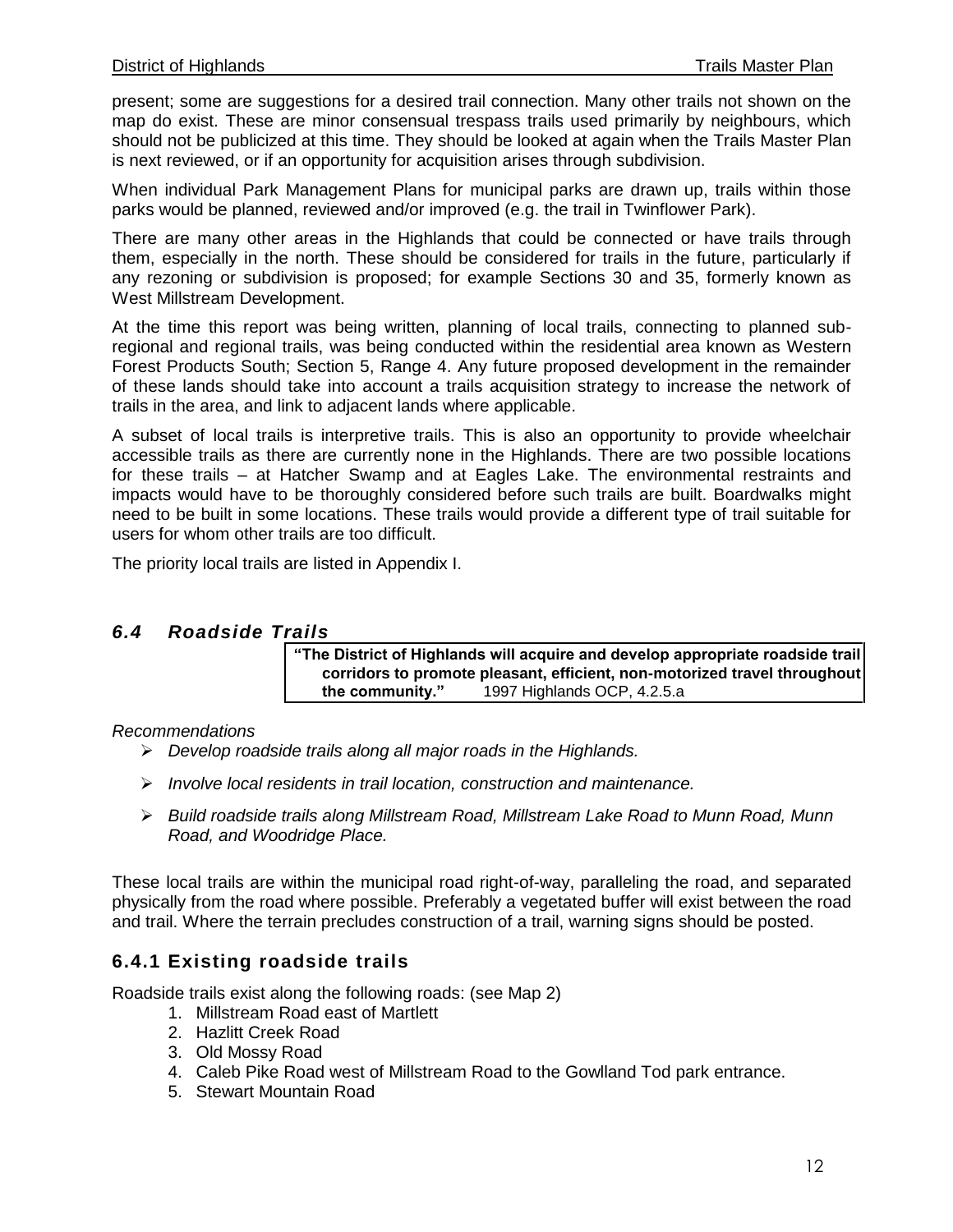## **6.4.2 Potential roadside trails**

All major roads in the Highlands should eventually have roadside trails along them. This will encourage pedestrian activity, and help foster community connections. It will also increase safety for users, especially on the busier sections of roads.

Priorities, because of traffic volume and population density, would be Millstream Road, Millstream Lake Road to Munn Road, Munn Road and Woodridge Place. However, residents on all roads should be encouraged to consider constructing roadside trails, in consultation with the Trails Advisory Committee. Many respondents to the questionnaires expressed an interest in building and maintaining trails, so there is potentially a large volunteer workforce. It is important that the local residents are involved in trail location, construction and maintenance; otherwise the trails will become overgrown and eventually disappear, as is happening on Old Mossy Road.

At the time of completion of this Master Plan a roadside trail is under construction along Munn Road from Stag Road to Woodridge Place.

A roadside trail should be built along Ross-Durrance Road between Corry Road and Hazlitt Creek Road to accommodate east-west traffic coming north-west from the southern entrance to Mt. Work Regional Park towards Gowlland Tod Provincial Park (See 6.2 #4)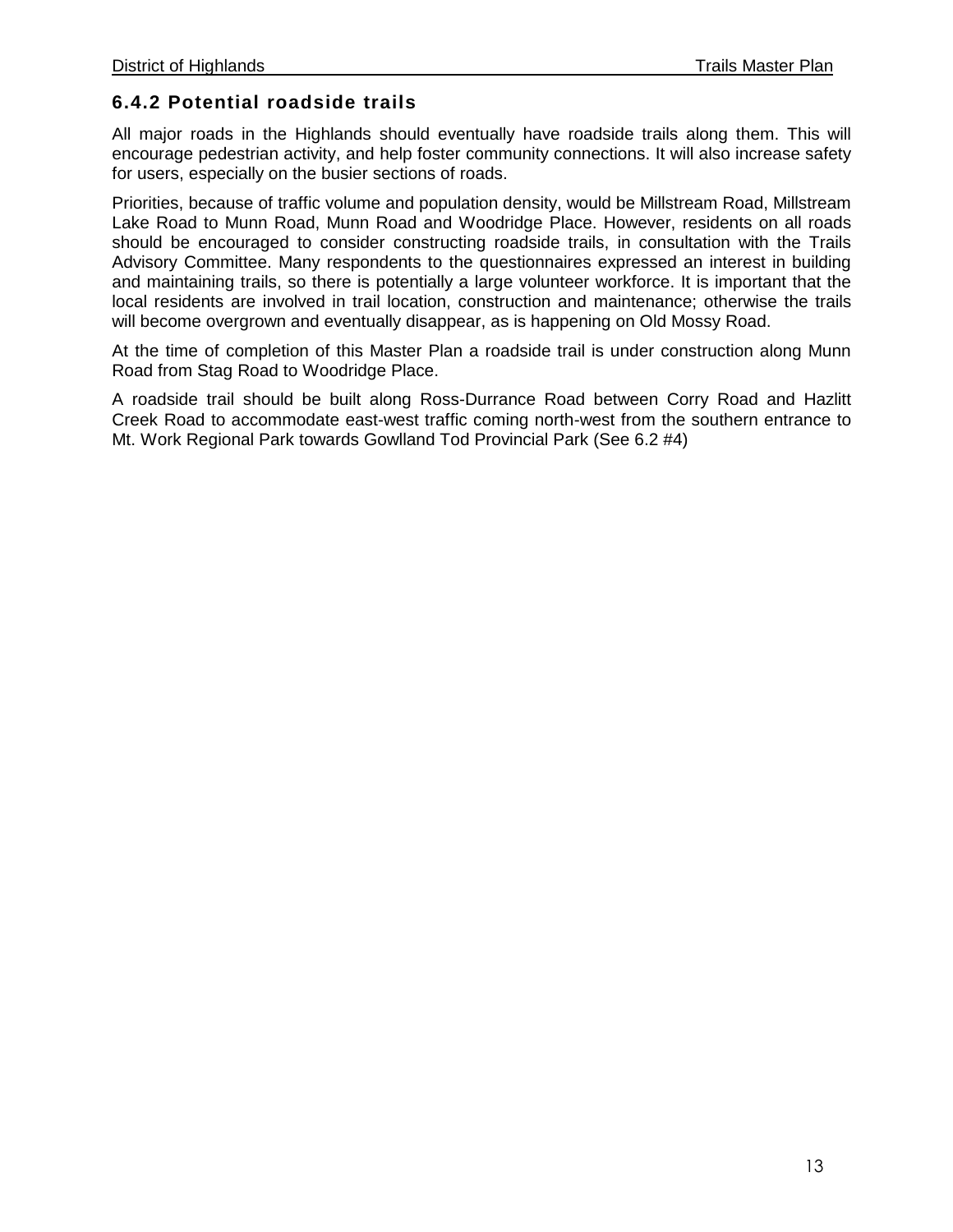## **7. Trail Categories and Standards**

*Recommendations*

*Use commonly accepted trail design, construction and management principles.*

There are a variety of recreational users of trails in the Highlands. The three main groups are: **pedestrian**, **equestrian** and **cyclist**. There are various sub-categories within these groups, including hikers, joggers, endurance horse riders, mountain bikers, and commuters. The various surveys also indicated some desire for trails to run dogs, ride dirt bikes, and provide handicapped access. All user groups desire access to trails but are not always willing to share trails with other types of users. This requires appropriate signage and an information program on trail etiquette (See Section 8).

### *7.1 Trail Categories*

There should be four categories of trails in the Highlands.

- **Single-use off-road**: a trail that is designated for one type of activity only and is not located within a road right-of-way.
- **Multi-use off-road:** a trail that is designated for more than one user group, with the understanding that consideration must be extended to other users encountered on the trails, and is not located within a road right-of-way.
- **Roadside trails:** are located within the road right-of-way, with a multi-use designation where possible.
- **Cycling lanes:** are located within the road right-of-way as an added, paved surface of the road shoulder designated for cycling use.

## *7.2 Trail Standards*

The Trails Master Plan is not a trail-building manual. Trail construction should only take place using commonly accepted trail design, construction and management principles found in the publications in *References*, in particular the Ministry of Forests *Trail Standards*, and *Access Near Aquatic Areas*.

The following standards are guidelines only, as a flexible approach is needed based on local topography, environmental restraints, user volumes and finances. They apply only to subregional and local trails. Regional trails will follow CRD Parks standards.

### **7.2.1 Single use off-road trails:**

are divided into three categories: **pedestrian**, **equestrian,** and **mountain bike.**

**General:** All single-use off-road trails should have a minimum 4.0 metre dedicated right-ofway. All trails should have a cross-slope of 3%-4% for drainage.

#### **A. Pedestrian trails**

**tread width:** minimum: 50 cm maximum: 90 cm

**clearing width:** minimum: 1.0 metre maximum: 2.0 metres

**clearing height:** minimum: 2.5 metres

**tread surface:** native soil. Compact gravel added to wet areas to minimize erosion.

**slope:** up to 15% maximum sustained grade, 20% over short distances

**vegetative clearing:** minimum clearing of brush and vegetation to minimize erosion

#### **B. Equestrian trails**

**tread width:** minimum: 60 cm maximum: 120 cm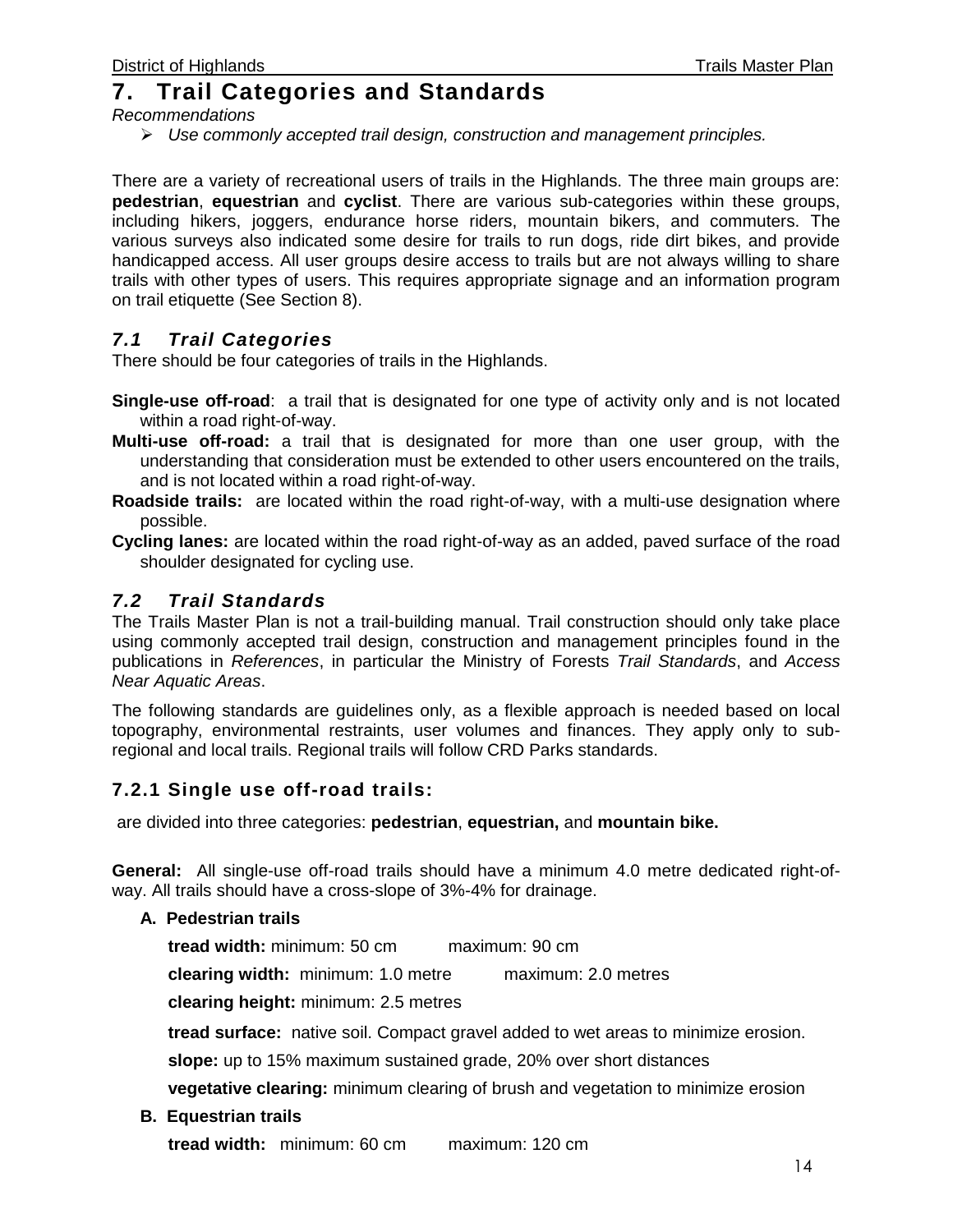**clearing width:** minimum: 1.5 metres maximum: 2.5 metres

**clearing height:** minimum: 3.0 metres

**tread surface:** exposed native soil. Compact gravel added to wet areas to minimize erosion. Round rocks added in boggy sections.

**slope:** up to 10% maximum sustained grade, 20% over short distances

**vegetative clearing:** cleared of moss and low-lying shrubs and major debris, pruning only those branches which obstruct the downhill edge of trail, making the drop off visible to horse and rider.

**general:** fords preferable to bridges; heavy tread must be applied over culverts to eliminate hollow sound

#### **C. Mountain bike trails**

**tread width:** minimum: 60 cm maximum: 90 cm

**clearing width:** minimum: 1.5 metres maximum: 2.5 metres

**clearing height:** minimum: 2.5 metres

**tread surface:** slightly rough, natural surfaces

**slope:** up to 15% maximum sustained grade, 20-30% over short distances

**vegetative clearing:** should be cleared of vegetation on the trail surface, with minimal removal of vegetation alongside the trails.

#### **7.2.2 Multi-Use Off Road Trails**

**tread width:** minimum: 60 cm maximum: 120 cm

**clearing width:** minimum: 1.5 metres maximum: 2.5 metres

**clearing height:** minimum: 3.0 metres

**tread surface:** exposed native soil. Compact gravel added to wet areas to minimize erosion.

**slope:** up to 10% maximum sustained grade, 20% over short distances

**vegetative clearing:** cleared of excess vegetation, with a minimum of pruning of overhanging branches.

#### **7.2.3 Roadside Trails**

**tread width:** minimum: 60 cm maximum: 120 cm

**clearing width:** minimum: 1.5 metres maximum: 2.5 metres

**clearing height:** minimum: 3.0 metres

**tread surface:** exposed native soil. Compact gravel added to wet areas to minimize erosion.

**slope:** 5% maximum sustained grade, 10 % over short distances

**vegetative clearing:** minor clearing of brush; low shrubs and ground cover to remain alongside and provide some vegetative screening from the road.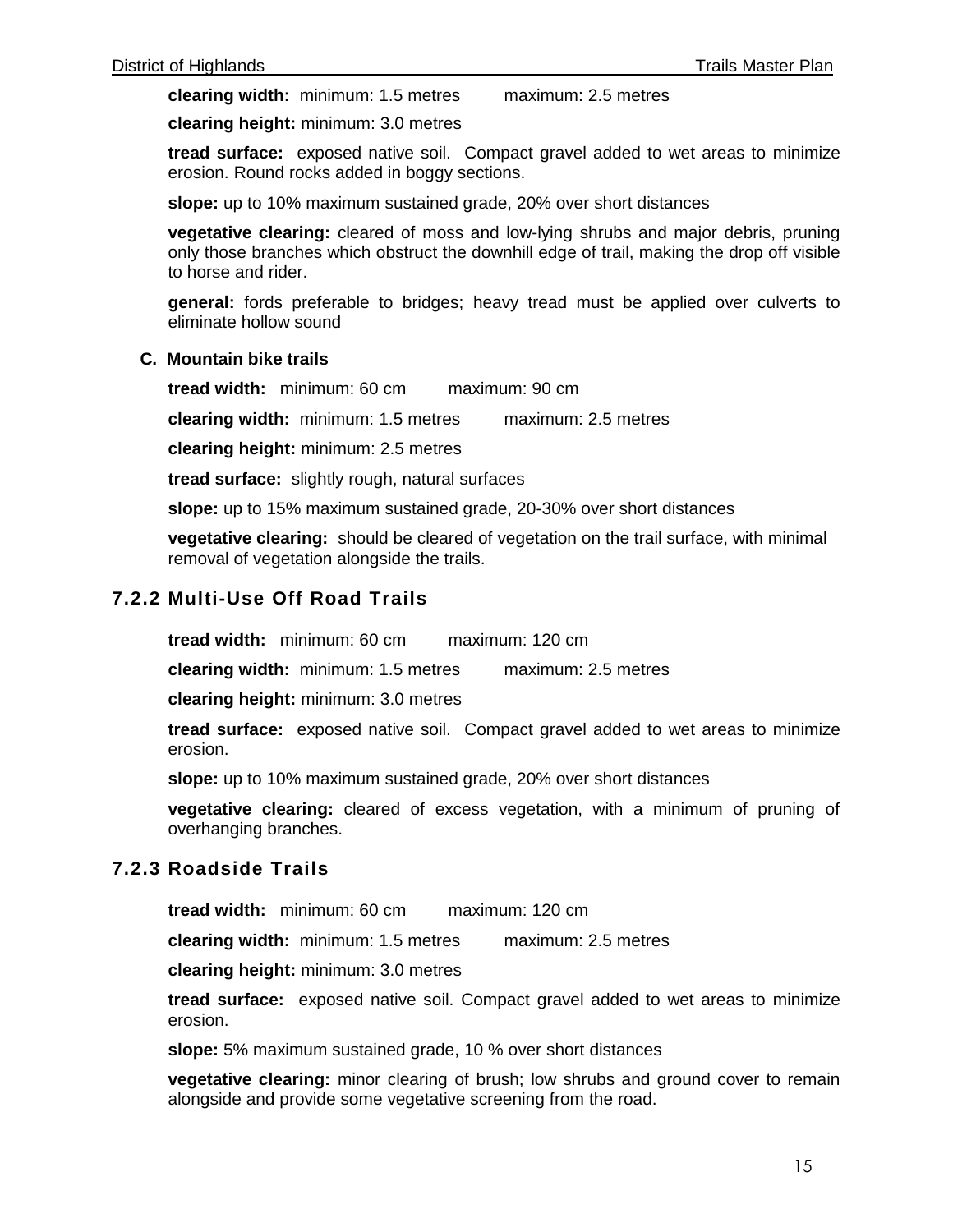## **7.2.4 Commuter Cycling Lanes**

**tread width:** minimum: 70 cm maximum: 150 cm **tread surface:** pavement extended from the road shoulder within the road right-of-way. **general:** demarcated by a white line between cycling lane and vehicle lane.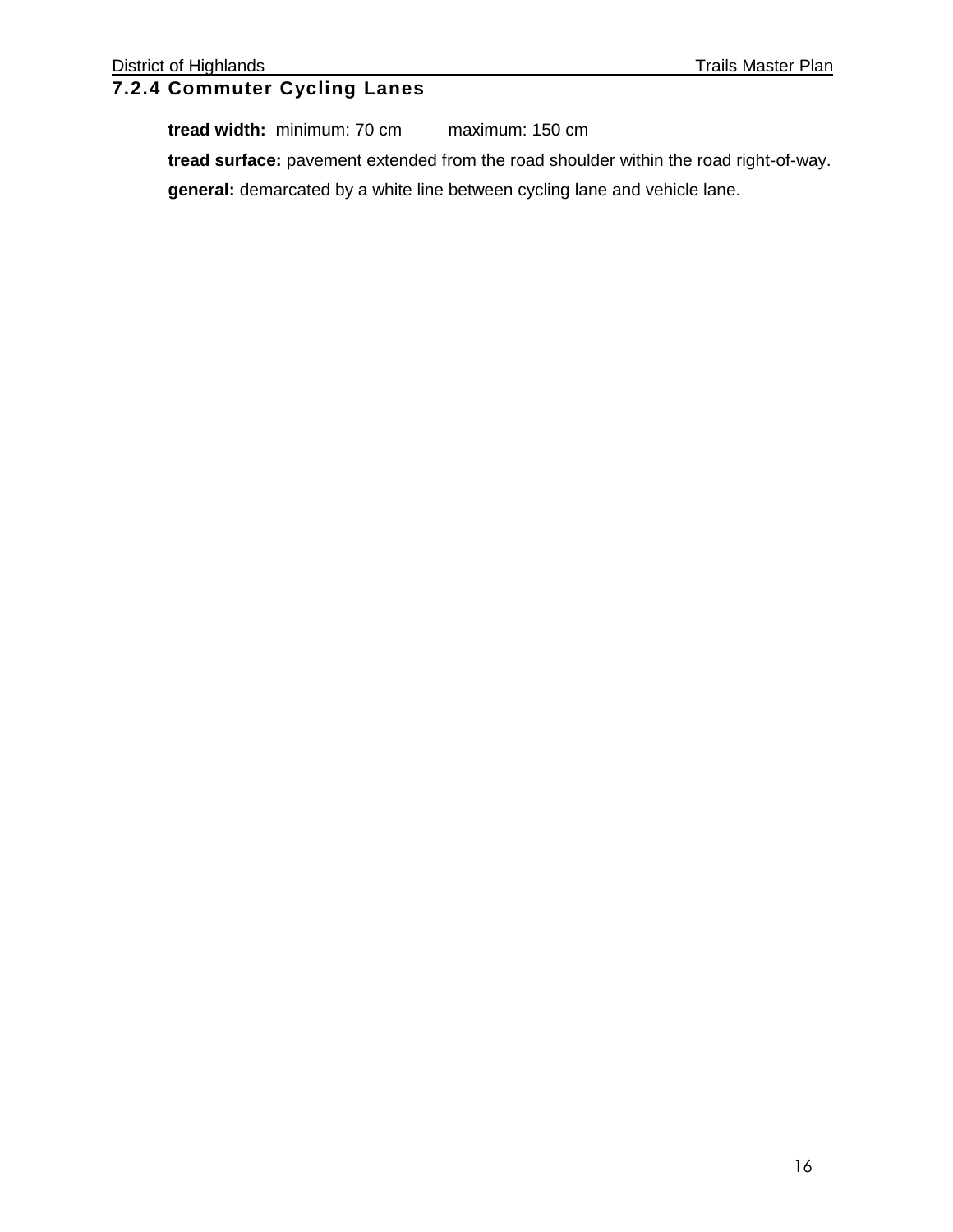## **8. Signage**

**"A consistent trail system identity will be created through trail signs, maps, brochures, and other public information"** 1997 Highlands OCP, 4.2.4.f

#### *Recommendations*

- *Catalogue and name local and sub-regional trails.*
- *Provide funding for signs.*
- *Install small signs showing trail name and designated use at trailheads and at strategic intersections.*
- *Install large signs with maps at municipal park entrances and major trailheads noting allowed users, trail rating and trail etiquette, and directional/route information as well as known hazards. These signs should also encourage trail stewardship.*
- *Continue to use the roadside trail sign shown in Appendix IV.*
- *Identify known permanent hazards along trails and mark with warning signs.*
- *Install fire hazard signs during fire season, or trail closure signs during extreme fire hazard.*
- *Follow the BC Parks sign standards, and include the District of Highlands logo on municipal trail signs.*

A good system of signs together with trail maps is important to help residents and visitors find and get the best use out of a trail network. See Section 12 of this plan, and refer to Section 5.5.2.5 of the *Parks and Recreation Master Plan*.

It is recommended that, as trails are built, or access acquired, trails be named and signs be installed at trailheads and at strategic intersections. These signs, particularly those visible along roads, will make people aware of the existence of a trail network, encourage the use of trails, and help people find the trails. Currently used trail names should be catalogued, and trail names should be developed. The signs should show the trail name and designate permitted or prohibited users and uses. They should be consistent for style and symbols, following the BC Parks standard (see Appendix IV for examples). The District of Highlands logo should be included on trails signs to identify the local or sub-regional nature of the trail.

At major trailheads information signs should be installed. These signs should include trail maps, outline trail etiquette (see Appendix IV for a suggested sign), and remind users not to pick wildflowers, and to pack out whatever was packed in. As well, trail users should be encouraged, via these signs, to support and assist in stewardship of the system to maintain its physical and aesthetic integrity for present and future generations.

Existing roadside trails currently use the sign shown in Appendix IV, indicating multi-use. It is recommended that use of this sign continue.

Following the Uniform Traffic Control Devices for Canada Manual, warning signs should be placed where needed, with a reduction of trail sign size to one third that recommended for road use. On roads, warning signs are needed in sections of confined roadway with little or no shoulder where non-motorized use is common, but no roadside trail is possible.

During fire season, signs should be posted warning of fire hazard and the dangers of smoking. In extreme fire hazard, trail closure signs may need to be erected.

Once a viable trail network is in place, trail maps and information brochures prepared with advice from the Parks and Recreation Advisory Committee, the Trails Advisory Committee and staff, should be made available at the Municipal Hall. Information would include trail etiquette. stewardship, trail rating for difficulty and length, hazards and liability.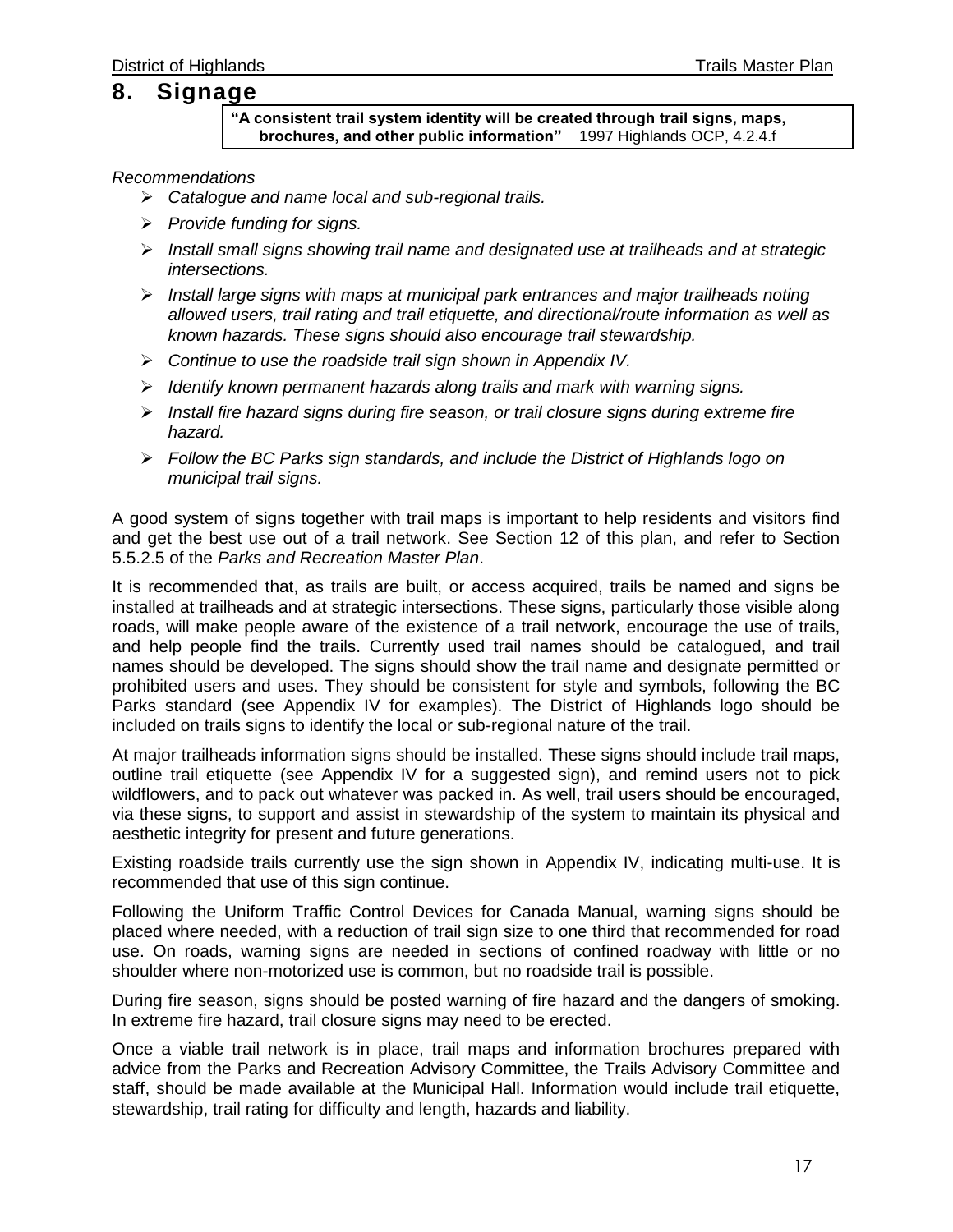## **9. Tools of Acquisition and Protection**

**"Rights of public access will be acquired where appropriate, with priority placed on land subject to development applications"** 1997 Highlands OCP, 4.2.4.e

*Recommendations*

- *Consider a trails acquisition strategy when rezoning, development, or subdivision is proposed.*
- *Provide for trail connection(s) to other neighbourhoods and/or trails in planning future subdivisions.*
- *Provide for local trail access to provincial parks during rezoning, or subdivision application.*

## *9.1 Introduction*

There are many tools available to acquire and/or protect trails. In the past, preservation and conservation strategies were left to various levels of government through park acquisition and land use regulation. These tools are still important, but with the ongoing changes in government and the reduction of resources, there is a need for new approaches and options to conserve or protect trails.

Recent amendments to the *Local Government Act* and *Land Title Act* now authorize local government to work more flexibly and co-operatively with land developers and landowners to conserve their lands. There are also new opportunities and incentives to allow both public and private land owners to be effective 'stewards' of their lands. This approach can apply to trails.

The following sections provide a brief description of various tools as well as organizational approaches available to acquire and protect trails. There is also some discussion of the benefits and limitations of these various tools and approaches.

### *9.2 Land Acquisition by purchase*

Purchase of land is one method of acquiring trails. However, given the limited financial resources of the Highlands, this should be the last option and should only be used for trails that are crucial links in the network. A park acquisition fund exists that could be used for this purpose.

### *9.3 Trail Dedication by Subdivision*

When a property is being subdivided one of the many issues the municipal Approving Officer considers is whether public trails are required in and/or through the property being subdivided. The Approving Officer will take into consideration any trail policies or standards found in the District's bylaws or plans i.e. the Official Community Plan, the Subdivision Servicing Bylaw, Trails Master Plan, etc. If the property was recently rezoned, consideration is also given to any comments or recommendations that were submitted to Council during that process. The Approving Officer is not limited to requiring trails only where indicated by these documents, nor is he/she bound to comply with those documents. This information, and any additional information that may be collected during the subdivision process, will be used as guidance and the Approving Officer will require trails where he/she believes they are appropriate. The Approving Officer may, where he/she deems it appropriate, seek comments from Council, Advisory Committees or the public regarding trail issues for a subdivision.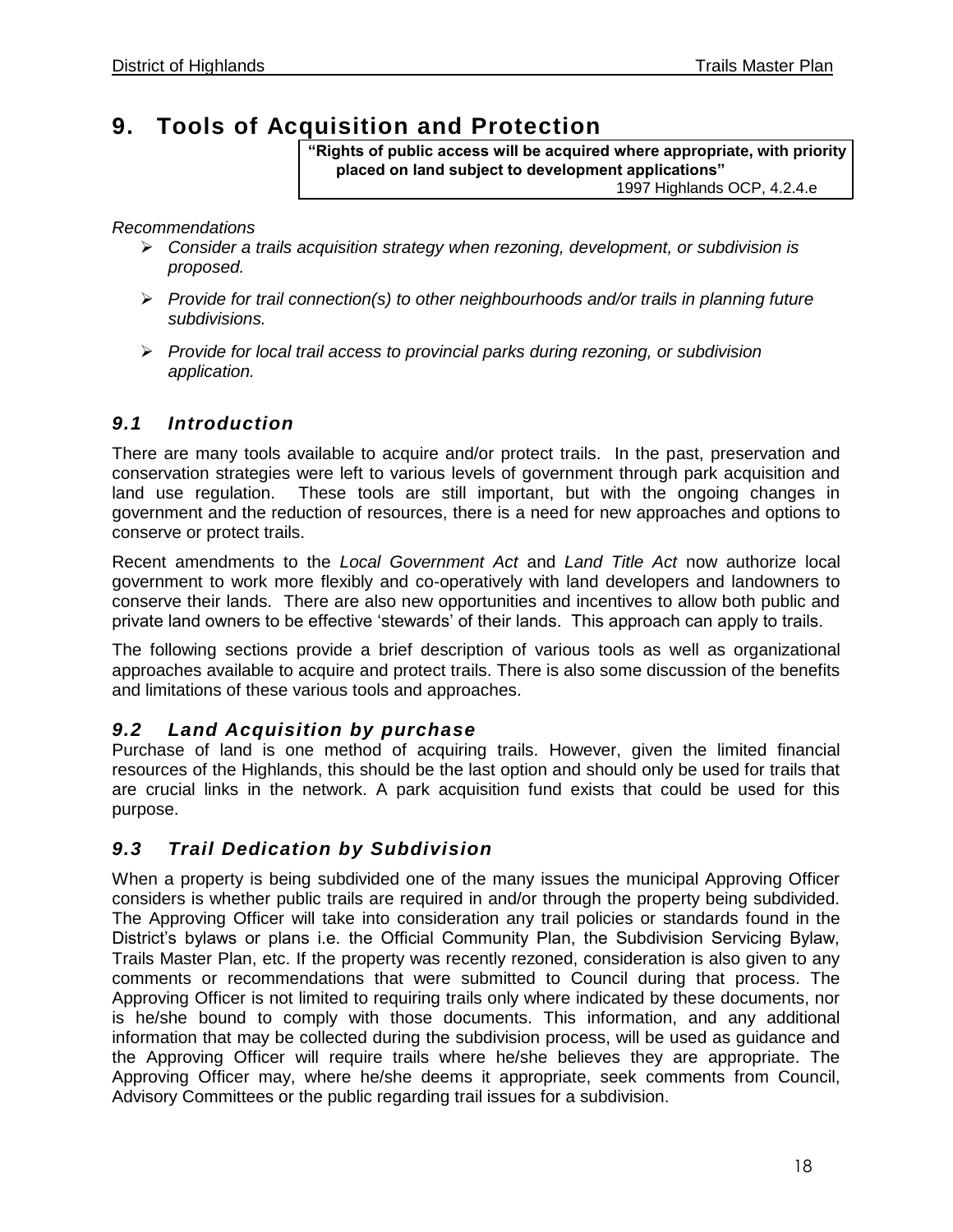Trails may be provided by dedication of a trail right of way, registration of a trail easement, placement within a new road right of way in the development, or placement within a new park in the development. The power rests with the Approving Officer to determine which of these options works best for a particular trail. The subdivider would usually be required to undertake the construction of any trails being provided. There may be exceptions to this where a new trail corridor does not connect to an existing trail on adjacent lands.

## *9.4 Easements and Statutory Rights-of-Way*

Trail access across private land can be secured through the granting of an 'easement' or statutory right-of-way under Section 214 of the *Land Title Act*. Statutory Rights-of-Way are granted only to government and may be donated or purchased. A right-of-way for trail purposes can be negotiated with property owners even if they are not subdividing their land.

This approach may be a less-expensive alternative to acquisition through purchase. Another positive aspect of this tool is that a right-of-way shares liability for public use with the municipality. The municipality could then be responsible for maintenance and signage.

### **9.4.1 BC Hydro Rights-of-Way**

There are several hydro rights-of-way in the Highlands that are used for recreation. They connect a number of important areas of parkland and private greenspace. It is generally thought by the public that these rights-of-ways are owned by BC Hydro and are therefore free to be used. This is not the case in the Highlands. Agreements have been negotiated between private landowners and BC Hydro to secure these rights–of-way for maintenance and access to hydro towers only, NOT to provide for public access.

Therefore, while BC Hydro has expressed support for alternative uses of hydro rights–of-way that are safe and compatible with the operation of their transmission lines, in order to enable these to be open to the public, the private landowners must be involved to obtain consent to proceed with negotiation for trail purposes.

## *9.5 Amenity Zoning*

This is a planning process whereby land is rezoned to allow for an additional amount of development (at the developer's option) if certain public amenities are provided. For example, on a large parcel of land, 10 residential lots are zoned to be created, but perhaps 12 could be created if public parkland and trail corridors are provided and constructed. The amenities do not have to be on the land that is being developed but they must be precisely described. For example, "a multi-use trail 1.5 metres wide within a five metre wide corridor between Road A and Park B as shown on a map; a lookout site at a specific place with two benches in a cleared area of 5 by 10 metres; all areas surfaced and signed to specific standards."

Because the trail amenities need to be described accurately in the rezoning bylaw, it is essential to have these routes identified in the OCP via a Trails Master Plan.

## *9.6 Donation or Transfer of Land*

It is possible for individuals, organizations or governments to donate or transfer land for parks, greenways, or trail purposes. Donations or transfers of Crown land may be solicited by the municipality if and when such lands are required. Federal tax credits may be given to land owners who donate or transfer land to the municipality under the EcoGift program.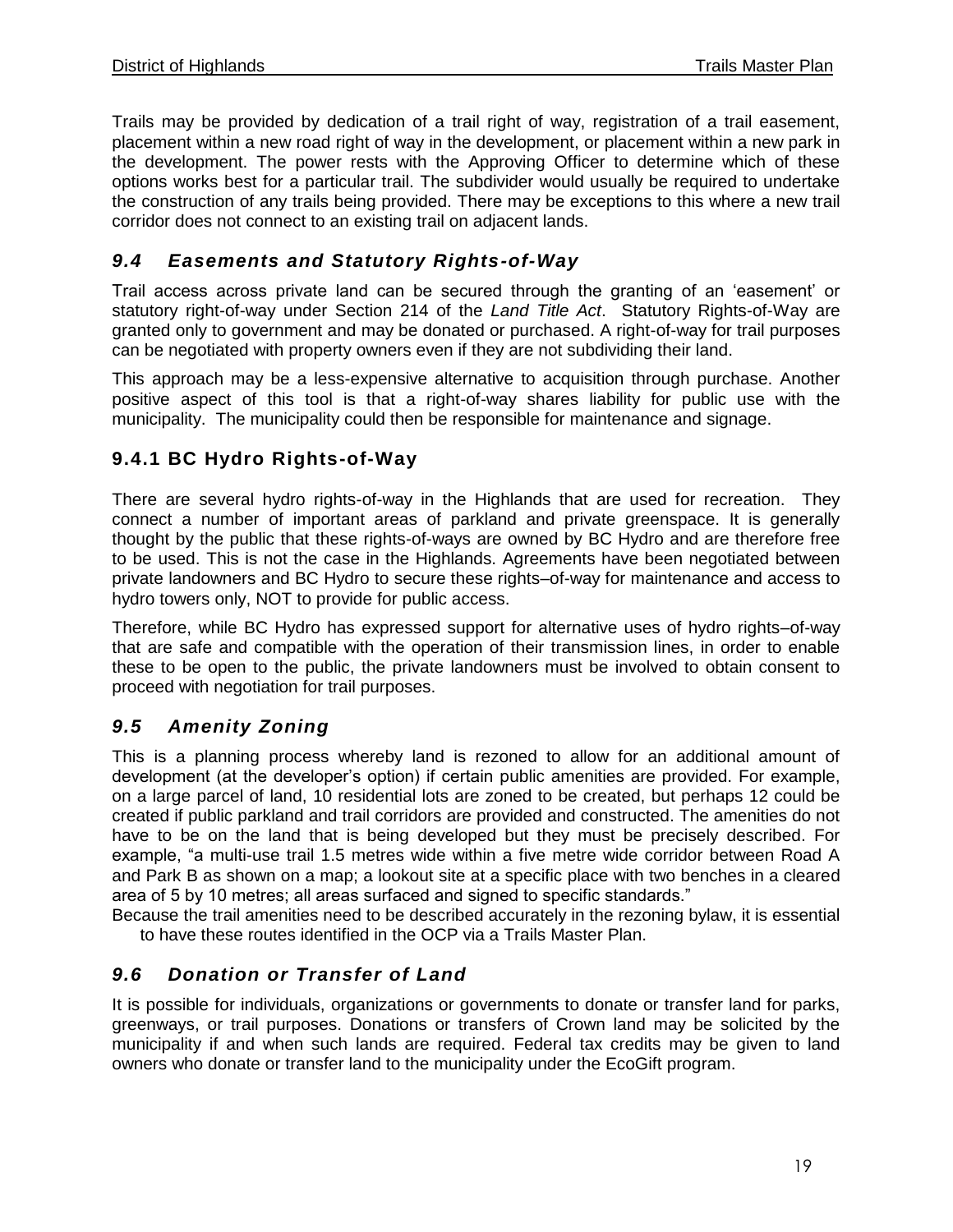#### *9.7 Consensual Trespass*

As outlined in section 4.3.3 of this plan, the practice of consensual trespass has been an institution in the Highlands for many years. This will likely continue in many parts of the Highlands in the future. However, the landowner reserves the right to restrict access at any time. This kind of trail use limits long-term trail planning.

#### *9.8 Stewardship*

Stewardship is a practice by landowners to manage their lands in an ecologically sound manner, attempting to maintain natural values and systems. Maintaining trails on these lands will require the support of the agencies, companies, and people who manage and/or own these lands. The concept of stewardship does not exclude the development of land, or economic benefits, but seeks to work in conjunction with sound ecological practices.

A stewardship program encourages landowners to adopt conservation measures to become more of a 'low-impact' manager of their lands. This kind of program provides education and assistance to landowners, and gets residents involved in promoting considered and responsible use of these lands.

The Provincial Capital Commission is working to establish a Land Stewardship program as part of the Greenways Program and as a partner in the Regional Green/Blue Spaces Strategy. Participation at the municipal level is deemed essential to the success of the program.

It is recommended that a trails stewardship program be started in the Highlands. This would build on the established and successful lake stewardship program already in operation. By encouraging landowners to protect and maintain their lands in a natural state this will enhance the experience of trails users passing through private lands, and perhaps even encourage the landowners to maintain those trails.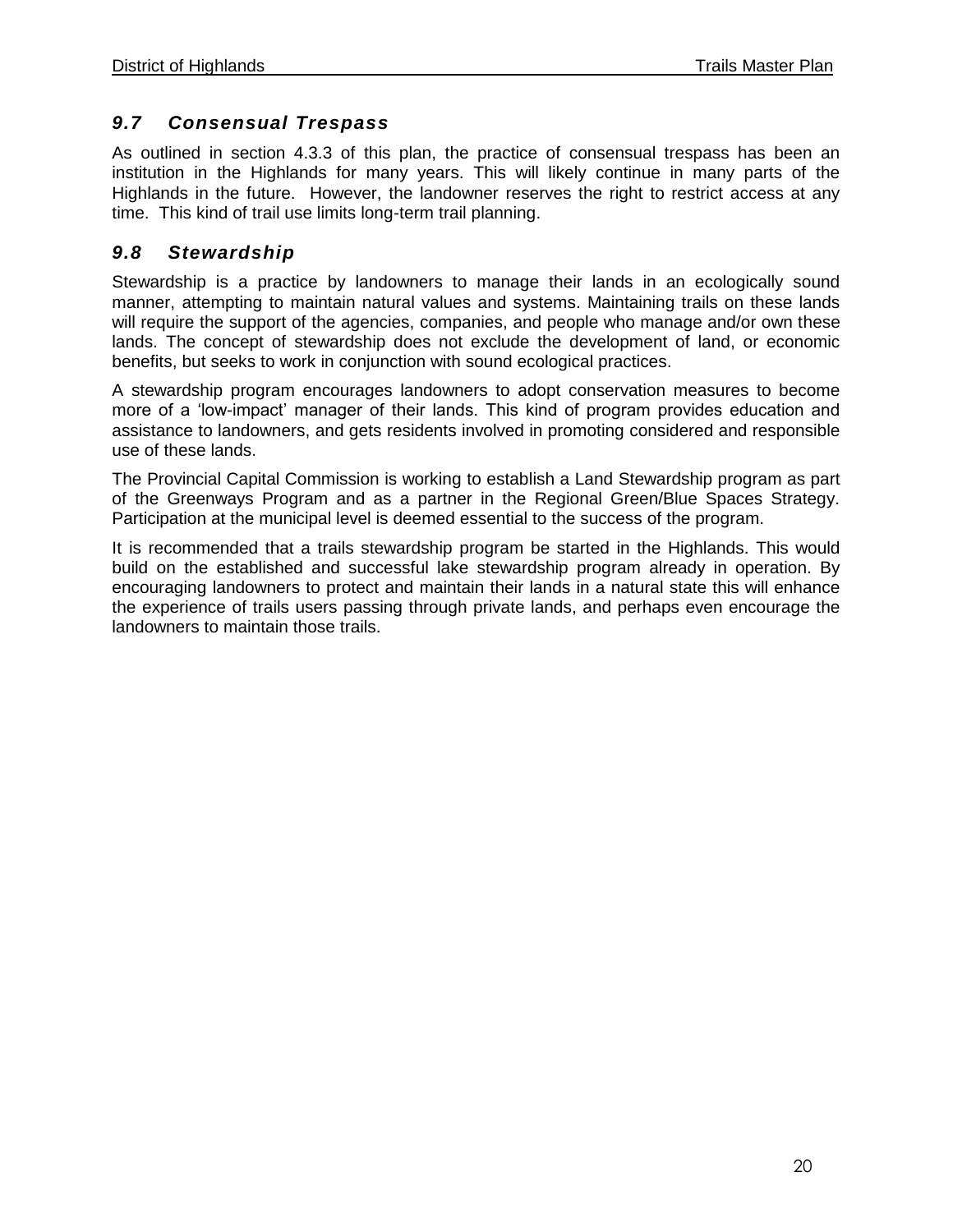## **10. Potential Concerns**

*Recommendations*

- *Acquaint landowners with the Occupiers Liability Amendment Act when negotiating formal trail access across their land.*
- *Plan trail routes and vegetative screening to preserve privacy of landowners.*
- *Minimize risk on trails by following the steps listed in 10.4 below.*
- *Post signs warning of fire hazard.*
- *Educate dog owners by signage and information on maps to use leash or voice to control dogs on trails.*

#### *10.1 Liability*

Liability is a major concern of some private landowners regarding trails on their property. This is a potential barrier to public use of those trails. In 1998 the provincial government recognized those concerns and passed the Occupiers Liability Amendment Act. The Act states that a person who enters premises is deemed to have willingly assumed all risks. If the person is a trespasser or the entry is for a recreational activity for which the occupier receives no payment or other consideration, the occupier has no duty of care other than a duty to not:

- a) create a danger with intent to do harm to the person or damage to the person's property; or
- b) act with reckless disregard to the safety of the person or the integrity of the person's property.

This amendment is not generally known by landowners, so it will be necessary to acquaint them with the legislation when negotiating formal trail access across their land.

#### *10.2 Privacy*

Some landowners are concerned about a loss of privacy if a trail runs through, or adjacent to, their property. This can be alleviated by routing the trail away from residences, and using vegetative screening or fencing where needed.

#### *10.3 Crime*

The potential for assault, theft and vandalism is sometimes raised when new trails are established. Experience shows that the incidence of crime is much greater on roads and driveways, where access to a getaway vehicle is easier, than it is on trails.

#### *10.4 Safety*

Trail design and management should incorporate the principle of voluntary assumption

of risk. However, the following steps should be taken to minimize risk:

- Construct trails to established standards
- Identify known permanent hazards along trails and mark with signs
- Identify temporary hazards, including maintenance areas, with signs or markers, and repair as soon as possible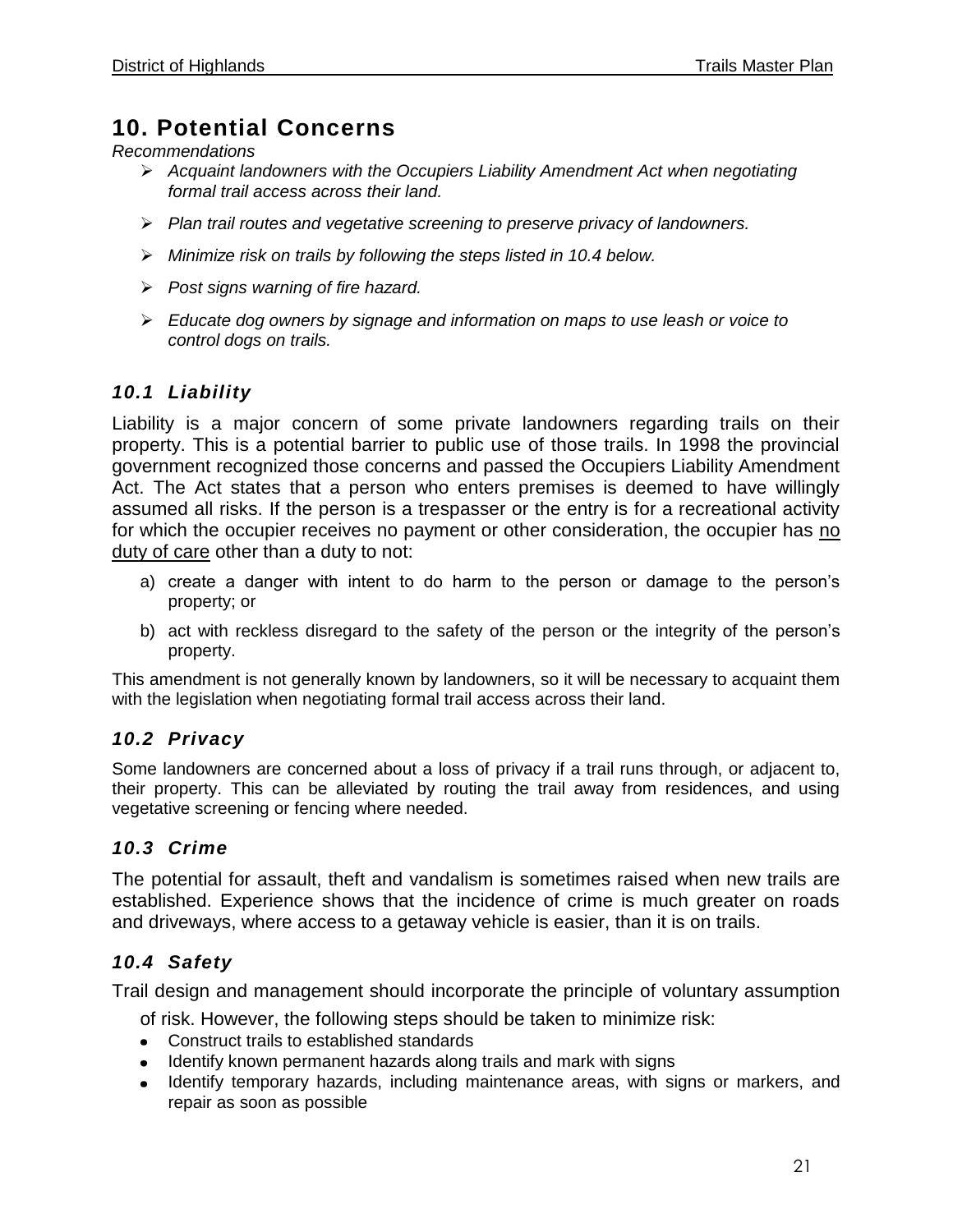- Implement a mechanism for trail users to report hazards
- Conduct regular maintenance inspections
- Provide barriers at dangerous drop-offs close to trails
- Install signs at major trailheads, noting allowed users, trail rating and trail etiquette, and directional/route information as well as known hazards

## *10.5 Fire Hazard*

The Highlands is in a wildland/urban interface area. This means that there is a significant risk of damage to property or even loss of life by forest fires. Trails users need to be made aware of this risk, and special signage or trail closure might be required during extreme fire hazard conditions, at the discretion of the Fire Department.

## *10.6 Dogs*

Encountering dogs on trails can be a problem for some users, particularly equestrians. Uncontrolled dogs can be a safety hazard. Judicious use of signage, and information on maps, can help to educate dog owners on appropriate behaviour.

Highlands bylaws indicate that dogs in Municipal parks must be leashed. In other public areas a dog "must be under the direct and continuous control of a person who is competent to control it" or on a leash. If conflicts arise on trails, which are not considered parks, perhaps the leash bylaw will need to be expanded to cover trails.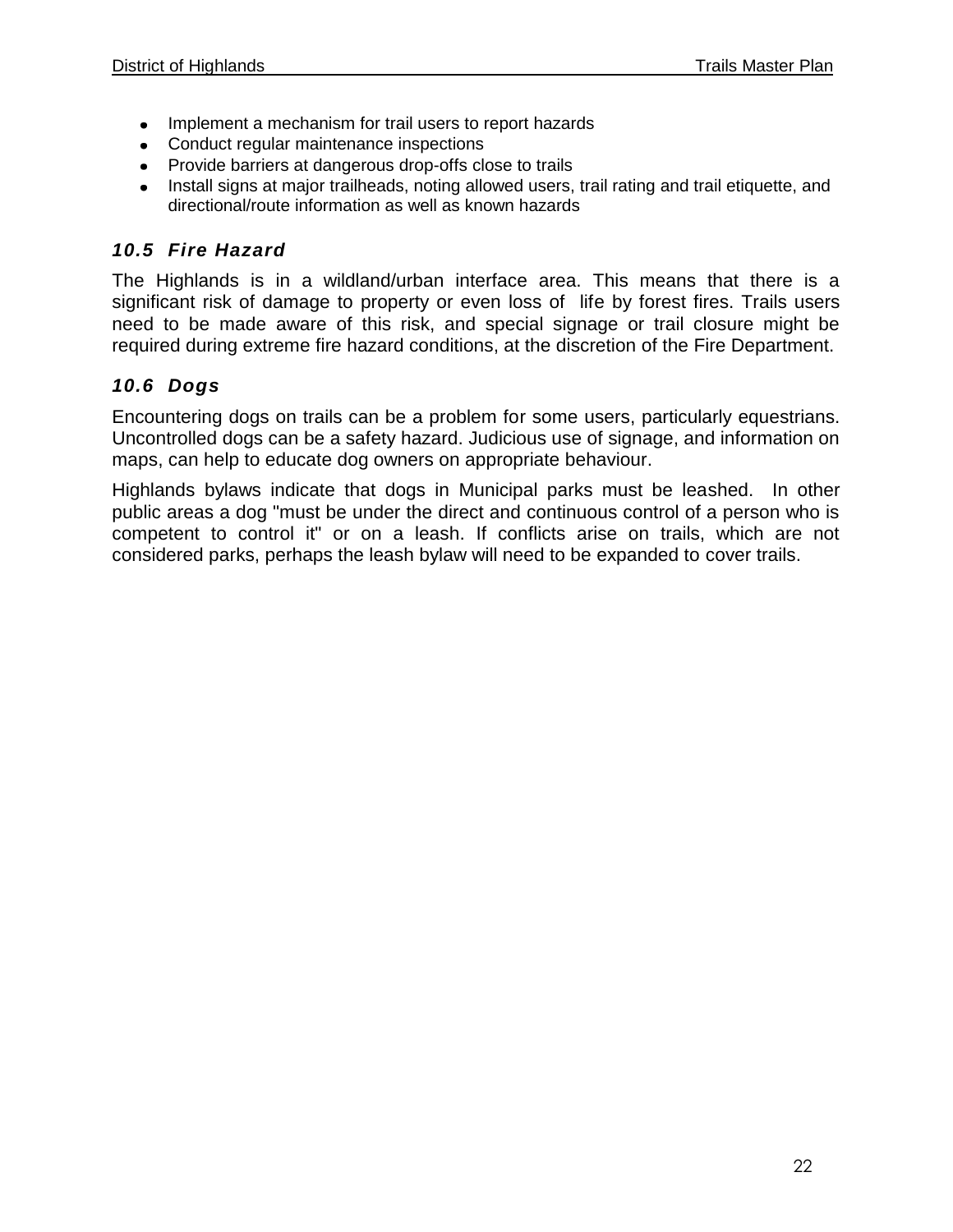## **11. Cost Implications**

*Recommendations*

- *Explore opportunities for funding and volunteer services.*
- *Implement an "adopt-a-trail "program to minimize operational costs, and to promote community involvement and pride..*
- *Supplement volunteer programs with municipal trail maintenance.*

There are four cost components in the creation and implementation of a trails system:

- Planning
- Land Acquisition
- Trail Construction
- Trail Maintenance

Possible sources of funding include parks acquisition funds, municipal revenues, donations and local fund-raising efforts.

There are other opportunities for funding and for volunteer services that should be explored, including partnerships with non-governmental organizations such as the Victoria Natural History Society, the Outdoors Club, South Island Mountain Biking Society, and the Federation of BC Naturalists. These should be researched by District staff and the Trails Advisory Committee.

## *11.1 Planning*

The Trails Master Plan sets the structure for a trails network. Emphasis is placed on public involvement and consultation, to ensure that a trails system will provide for the needs of the greatest number of users. Planning will use municipal staff and the Trails Advisory Committee, the Roads Advisory Committee, the Environment Advisory Committee, the Parks and Recreation Advisory Committee, the Emergency Planning Committee and the Administration and Finance Committee, as well as community organizations that express interest in trails.

### *11.2 Land Acquisition*

Land acquisition costs will vary from trail to trail. It is recommended that the tools listed in Section 9 of this Master Plan be used to minimize cost. Opportunities for grants from organizations such as land trusts or private individuals should be explored as the need to acquire land arises. Surveying costs also need to be taken into account.

### *11.3 Trail Construction*

Trail construction costs may be minimized by the use of volunteer groups. Many individuals indicated a willingness to volunteer via the questionnaires. Workshops in trail construction and maintenance will need to be conducted. Federally- and provincially-funded public works programs, as well as community work-experience programs, should be investigated as the need for trail construction arises.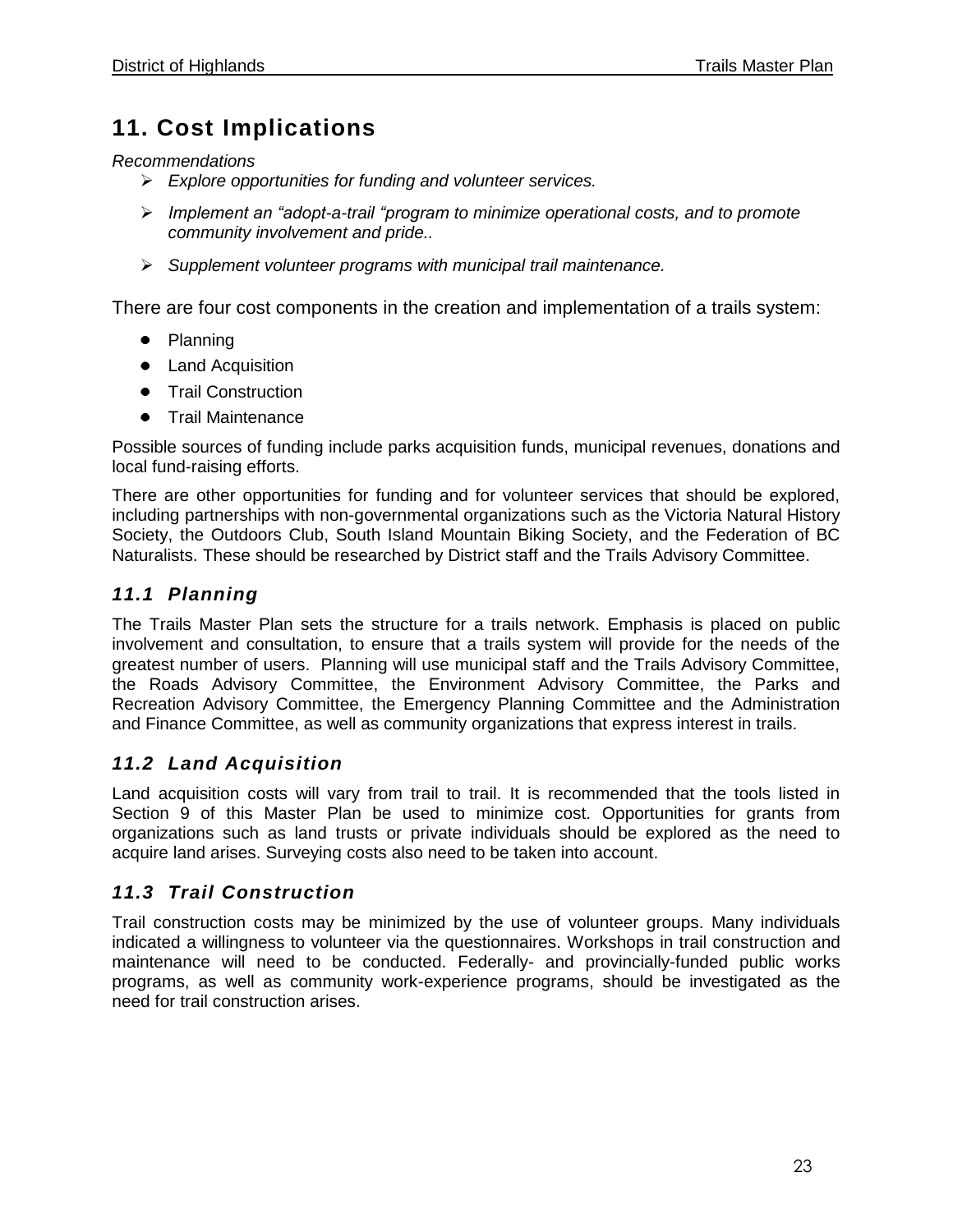#### *11.4 Trail Maintenance*

| "The District of Highlands will organize a community-based        |                             |  |  |  |
|-------------------------------------------------------------------|-----------------------------|--|--|--|
| maintenance and stewardship program (e.g., trail section          |                             |  |  |  |
| sponsorship) that will minimize the municipal resources necessary |                             |  |  |  |
| to maintain the trail system."                                    | 1997 Highlands OCP, 4.2.4.h |  |  |  |

It is recommended that trail maintenance be the purview of volunteer organizations, with the final responsibility residing with the municipality. Operational costs can be reduced by implementing an "adopt-a trail" and/or a volunteer warden program, in addition to fund-raising activities that could keep a municipal maintenance budget to a minimum. As more trails are acquired by the municipality, a regular trail maintenance budget may need to be provided. Experience in other rural municipalities such as Metchosin has shown that volunteer burnout can result if volunteers alone are relied on for trail maintenance.

The Adopt-a-trail program is a concept that has been used in other municipalities, such as the Greater Vernon Parks and Recreation District, to minimize operational costs. Recreational organizations that use trails, or individual users, would be encouraged to take responsibility for the maintenance of one or several trails. This would promote community involvement and pride

Regionally, CRD Parks draws on their volunteer warden system in which they provide training and operational support for 'first eyes' to deal with parks' use, misuse and damage. A representative involved in this program could provide an overview in concert with a trail construction and maintenance/stewardship workshop, if the District of Highlands considers this program workable for our trail network.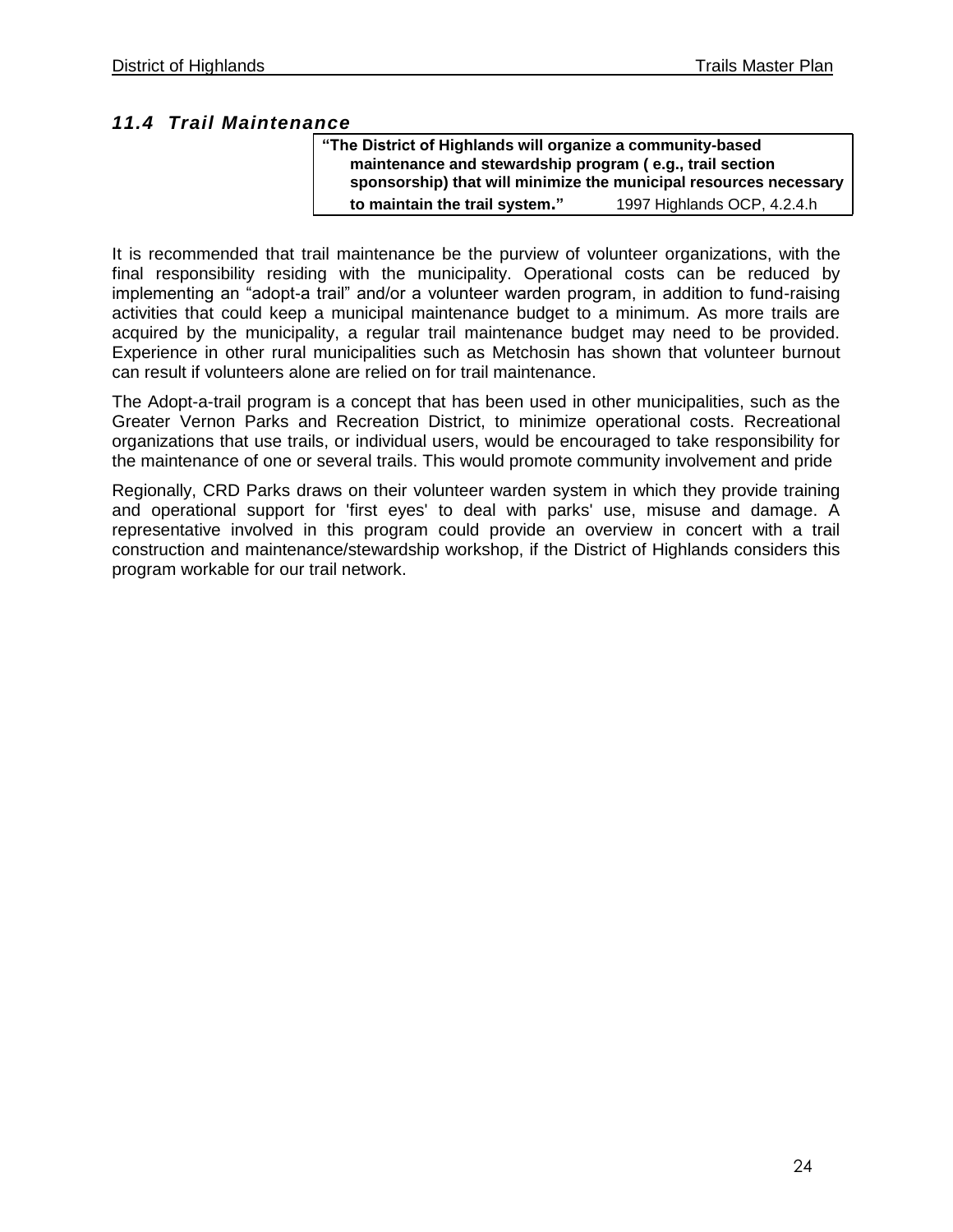## **12. Information Program**

#### *Recommendations*

- *Create a consistent trail system identity through trail signs, maps, brochures and other public information.*
- *Ask the Parks and Recreation Advisory Committee and Trails Advisory Committee to work with staff to develop a map/brochure of Highlands parks and trails that would be available at the District Office.*
- *Develop an information program for landowners to allay potential concerns.*
- *Develop and provide user education regarding shared use of trails.*
- *Inform Highlands residents and trail users about the general concept of stewardship and how to apply it to trails.*

This section incorporates items mentioned in other sections, all highlighting the need for an information program on all aspects of trails from maps through to liability.

Trail maps are the most popular and visible means of informing the public of the existence of a trail network in the Highlands. They are also an excellent medium for informing and educating users of the issues around trails, from hazards to etiquette. Once a viable trail network is established, a trail map should be produced which reiterates the information provided on trailhead signs (See Section 8). Brochures could also be produced which expand on these issues and perhaps add some history.

A separate brochure should be produced for landowners to allay potential concerns. This would include information on the Occupier's Liability Act, privacy, crime and fire hazard issues. It should also include information on land and trail stewardship.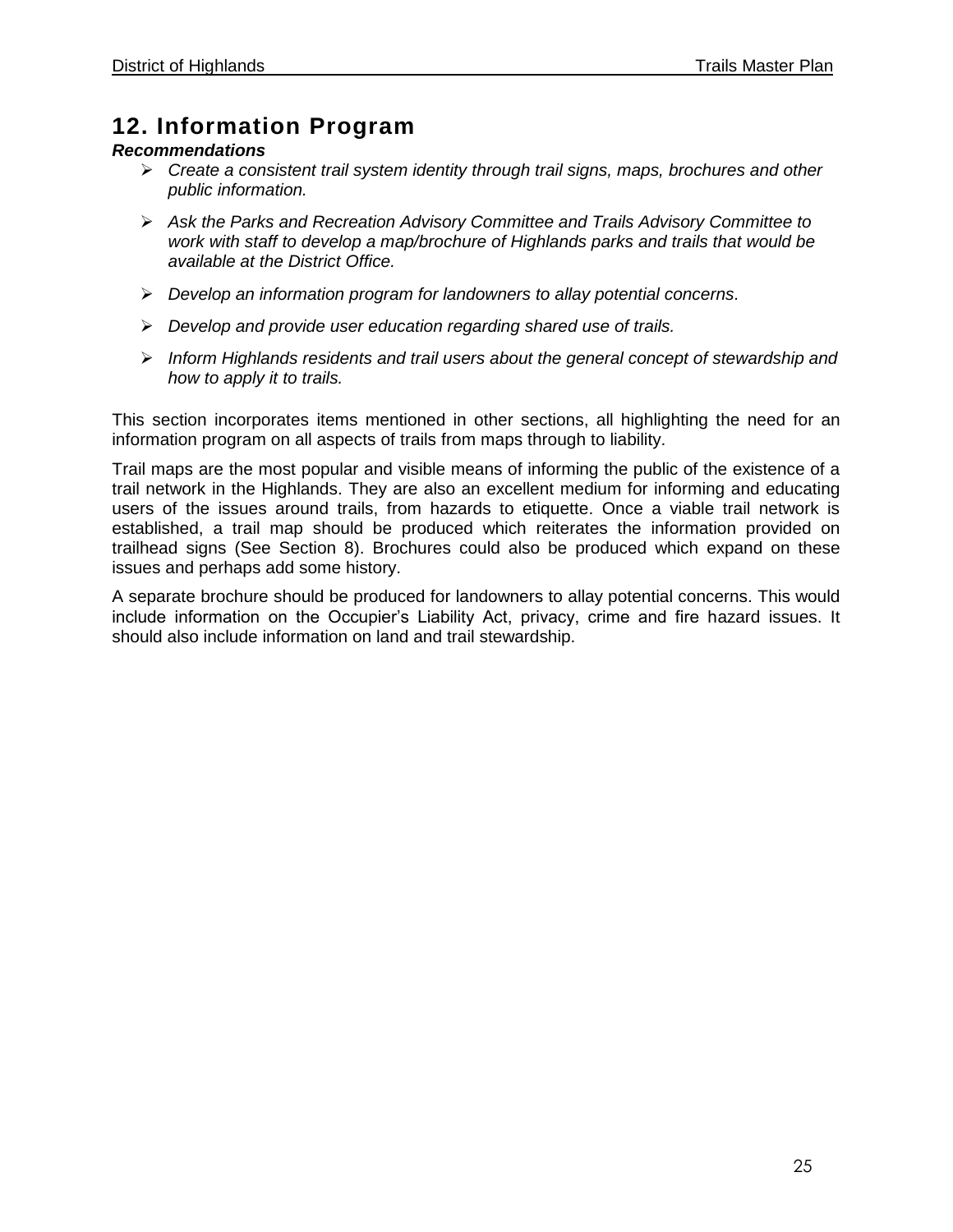## **13. Future Amendments**

*Recommendations*

*Incorporate the Trails Master Plan into the Official Community Plan.*

The Trails Master Plan should be incorporated into the Official Community Plan. Future amendments to the Trails Master Plan would be initiated by formal recommendation of the Trails Advisory Committee, District Staff, or community residents to the District of Highlands Council. These recommendations would be discussed at open Council meetings and a public hearing before being approved as amendments to be included in the Trails Master Plan.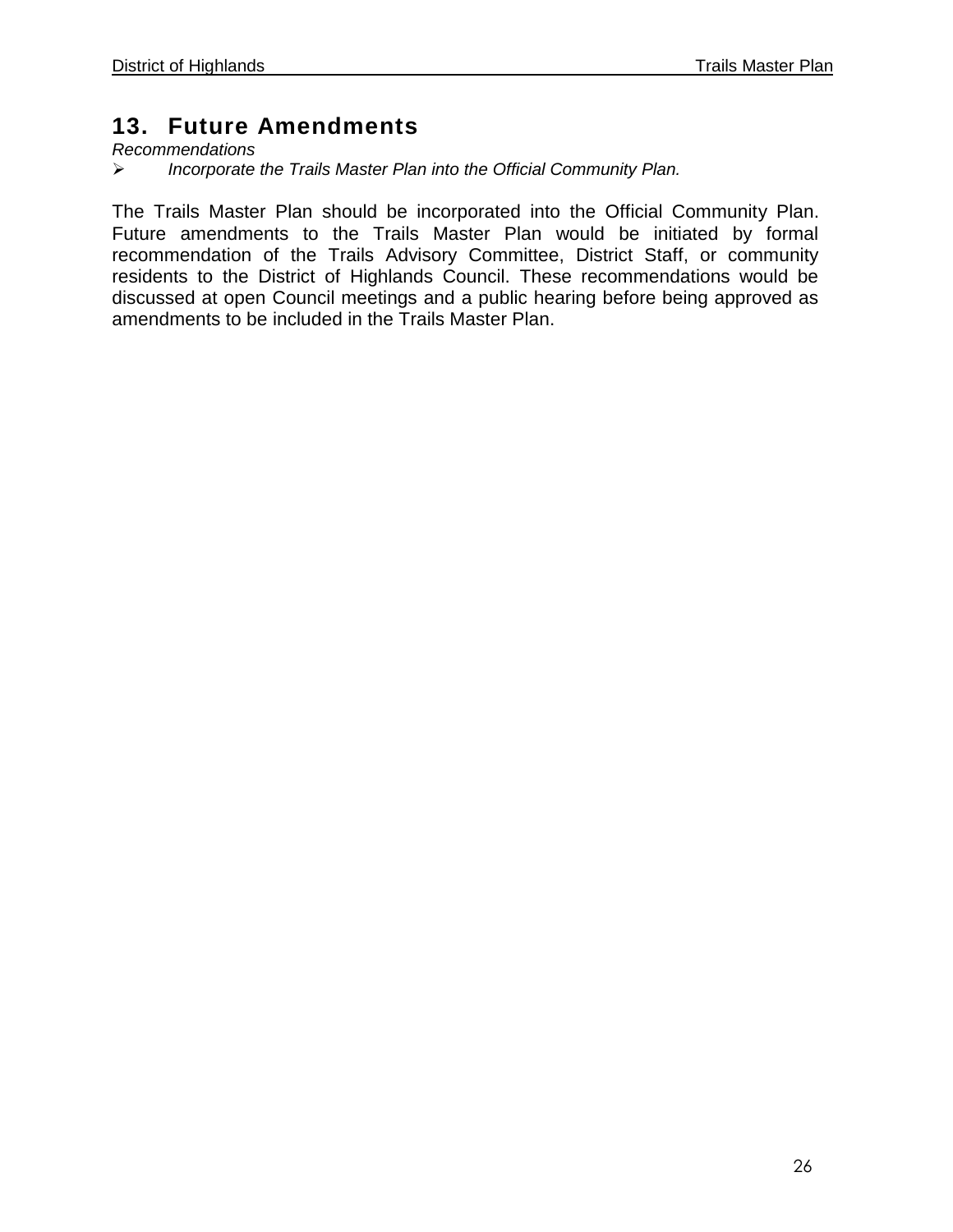## **Map 1 CRD Regional Trails**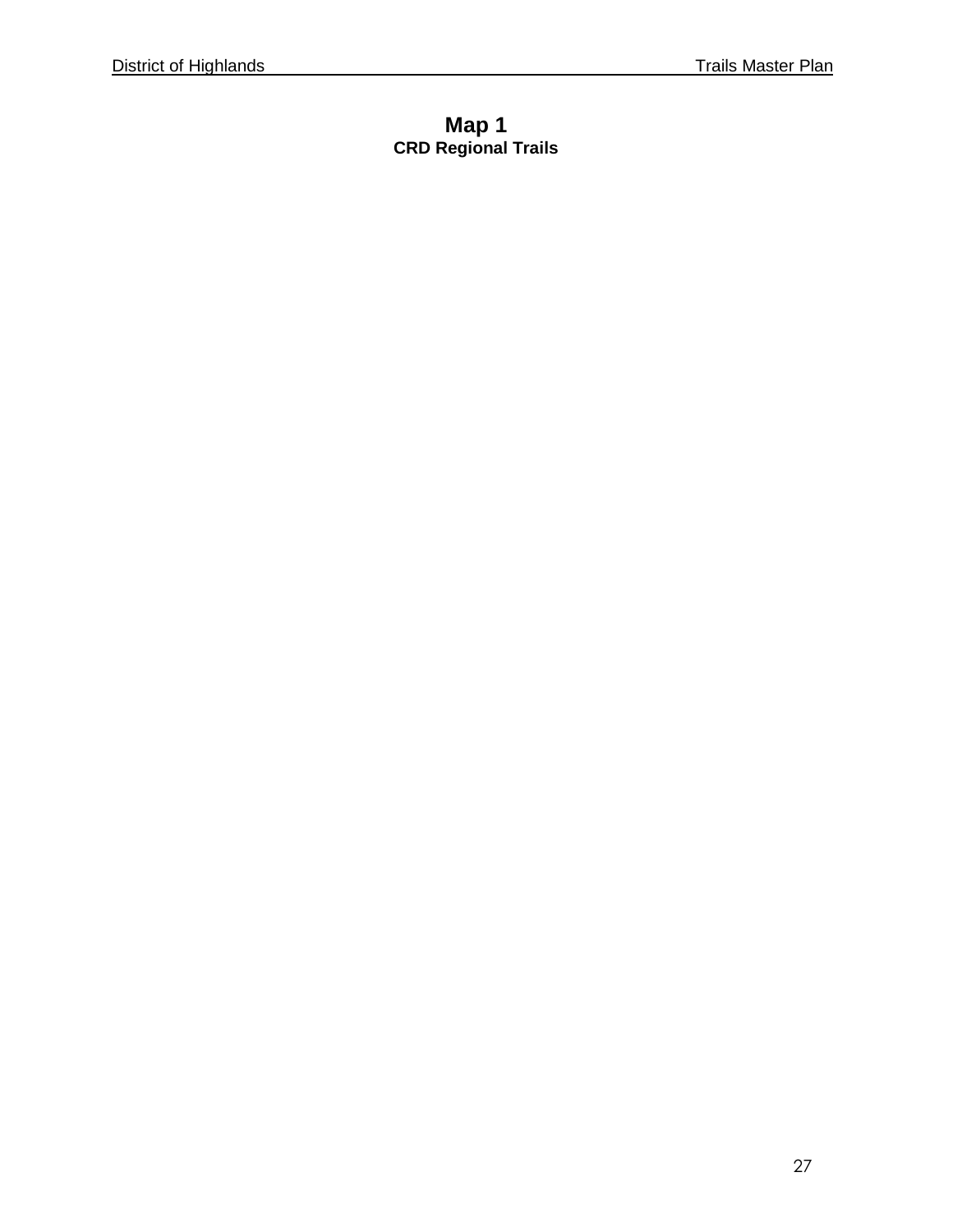**Map 2 Proposed Trail Network**

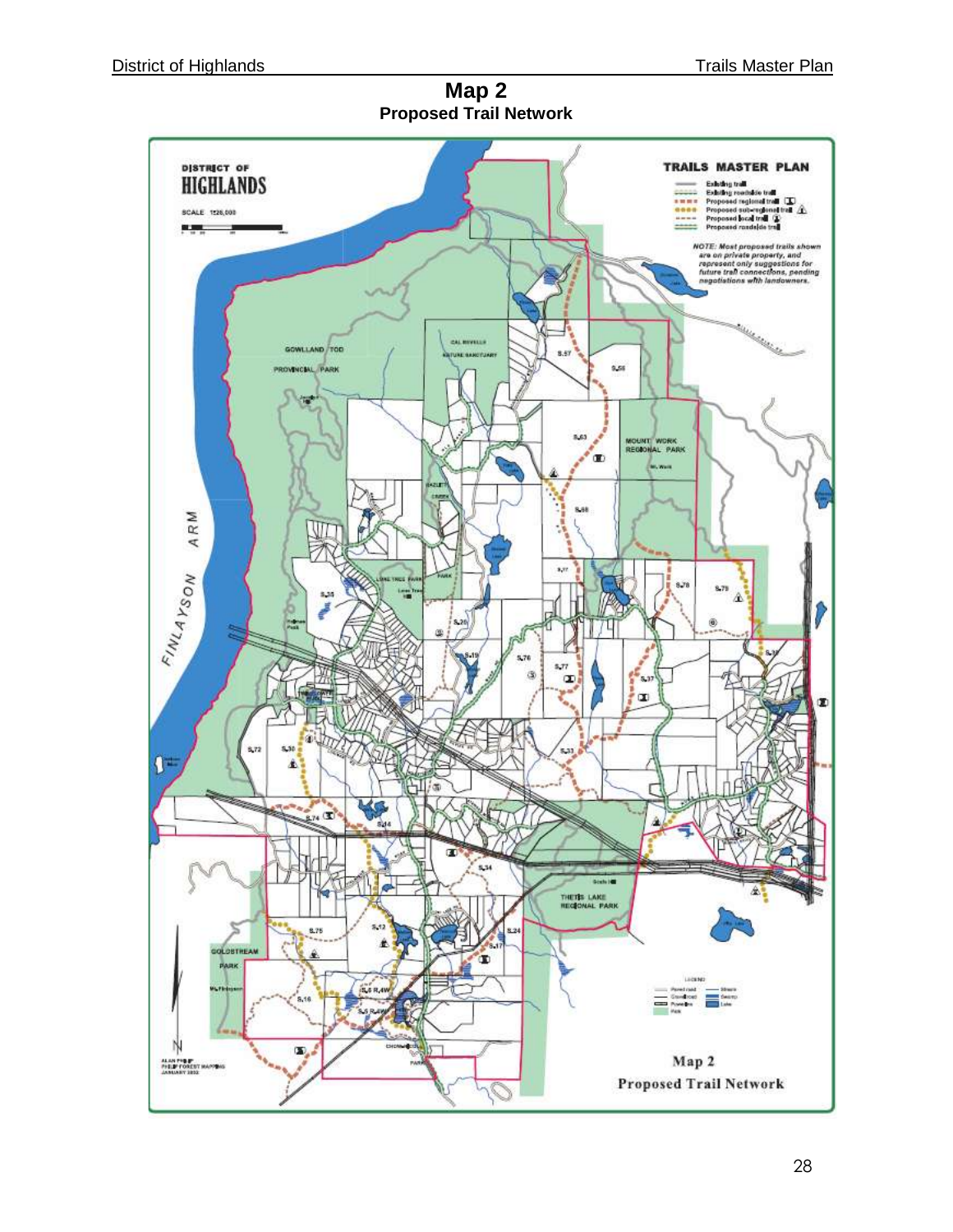## **Appendix I**

#### **Priority List of Trails for Acquisition**

#### **Introduction**

The following is a priority list for acquisition of trails in the District of Highlands. Priorities are based on community response to public consultation, and on Trails Committee discussion. These priorities are, of course, subject to the actual circumstances of availability.

Numbering corresponds to numbers on Map 2.

#### **Priority List for Acquisition**

Regional Trails: see Section 6.1 and Map 2

- from Thetis Lake Park to Mount Work Park  $\lt$
- from Thetis Lake Park to Goldstream Park  $=$
- along Corry Road and through Sections 63, 56 and 67 to Mackenzie Bight parking lot  $\overline{\phantom{a}}$
- $\overline{?}$ from Thetis Lake Park to Gowlland Tod Park

Sub-regional trails: see Section 6.2 and Map 2

- south-west from the bottom of Chicken Hill through Section 21 (partly in View Royal) to  $\geq$ the base of Scafe Hill in Thetis Lake Park
- from Chow-Nicoll Park north along the west side of Hatcher Swamp and Matson Lake  $\cong$ to Finlayson Arm Road and north to Twinflower Park

Local trails: see Section 6.3 and Map 2

 $\aleph$ a connector trail joining Bukin Drive East and Bukin Drive West on existing municipal right-of-way

The following trails are not listed by priority. Together they are considered the highest priority of the local trails shown on the map, and access should be secured through whatever means is suitable.

- $\uparrow$ the old hydro cutline on Kindwood Farm south from Hazlitt Creek Park
- the trail from the top of Davies Road north along the east side of Section 76 to Munn  $\rightarrow$ Road
- ↓ a trail from the end of Lorimer Road to Twinflower Park
- $\circ$ the trail connecting the existing trail at the north-west corner of Stewart Mountain Road north to Millstream Lake Road
- $\pm$ a trail from the top of Woodridge Place north-west to the Fork Lake area

In addition, CRD Parks should be approached about providing an off-road trail from the Mackenzie Bight parking lot to Pease Lake to provide a safer alternative to the very narrow and winding stretch of road.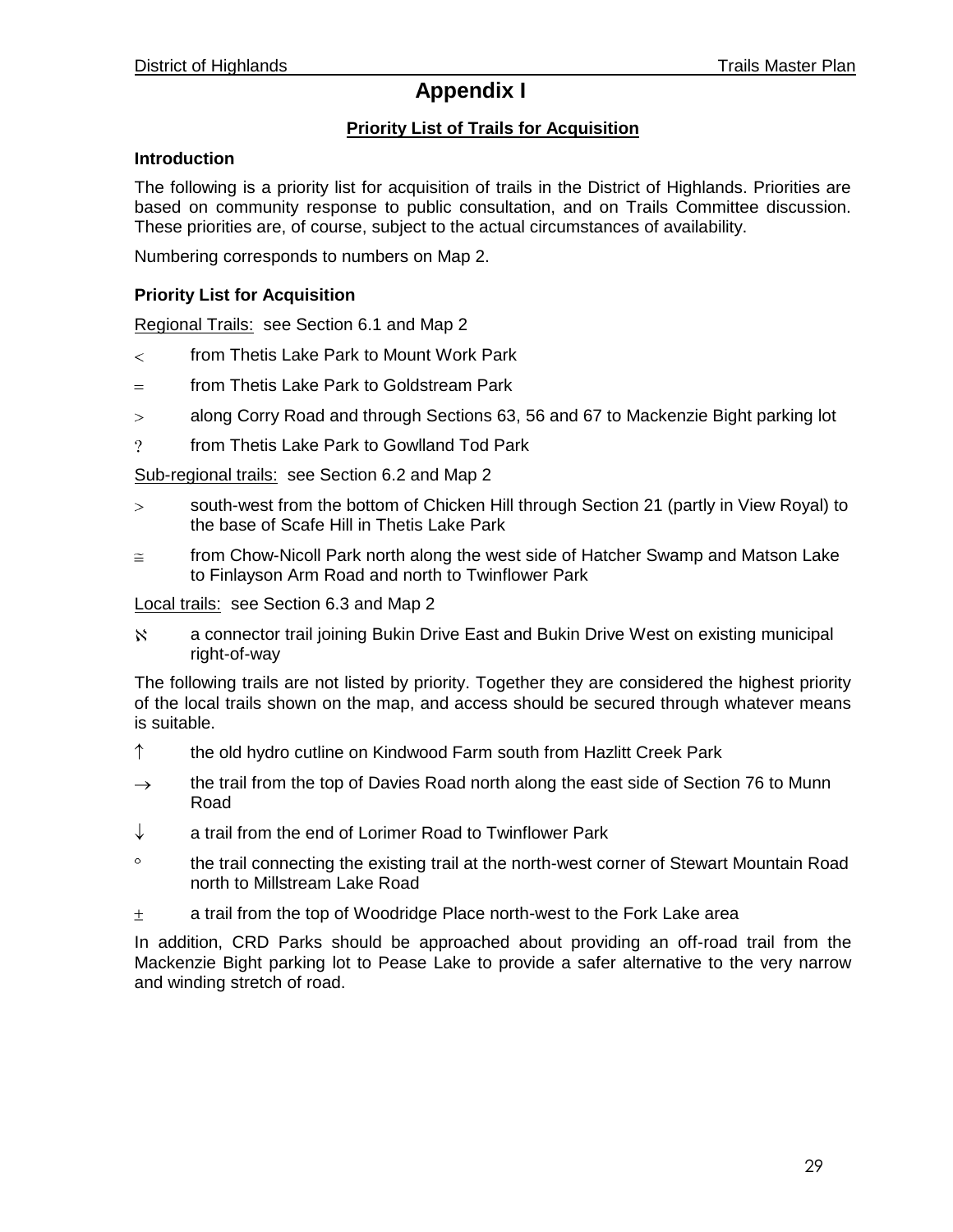## **Appendix II TRAILS QUESTIONNAIRE**

As part of the Trails Advisory Committee mandate to update the 1997 Trails Master Plan, T.A.C. decided to modify and re-issue the questionnaire that was sent to Highlands residents in 1996. This information is required as a parallel process to the Parks Master Plan currently under way. We have focused solely on the Trails component, and would very much appreciate residents taking a few minutes to complete this questionnaire with reference to the map on the reverse. T.A.C. members would be happy to pick up your questionnaire, or you can mail or fax it in to the District Office (fax: 474-3677). **Please return questionnaire by June 1, 2001. Thank you.**

#### **Please circle the answer, or fill in the blank that applies to you.**

- 1. How often do you travel trails in the Highlands?
	- a) once a week b) more than once a week
	- c) once a month d) less than once a month
- 2. a) Which trails do you use? Gowlland Mt. Work Davies Rd. Corry Rd. Lone Tree Scafe Hills Pike Lake Eagles Lake Other:
	- b) Do you walk, cycle, ride a horse, or other? \_\_\_\_\_\_\_\_\_\_\_\_\_\_\_\_\_\_\_\_\_\_\_\_\_\_\_\_\_\_\_\_\_
- 3. If you had the chance to put a new trail anywhere in the Highlands, (a) where would you put it, and why? Please sketch rough location on map:

b) other trails?  $\Box$ 

- 4. What do you think are the most important areas of the Highlands to link by trails or greenways?
- 5. Do you support shared use trails? If so, why? If not, why not?
- 6. Would you like to participate in a workshop about trails? Such a workshop would include a seminar and discussion about stewardship, trail standards, signage, and construction. Yes / No
- 7. Would you be interested in becoming a member of a trails stewardship group that would be responsible for creating and maintaining trails? If yes, please put your name, address and phone number here:
- 8. On what section of road(s) would you like to see a road-side trail developed? (use map if desired)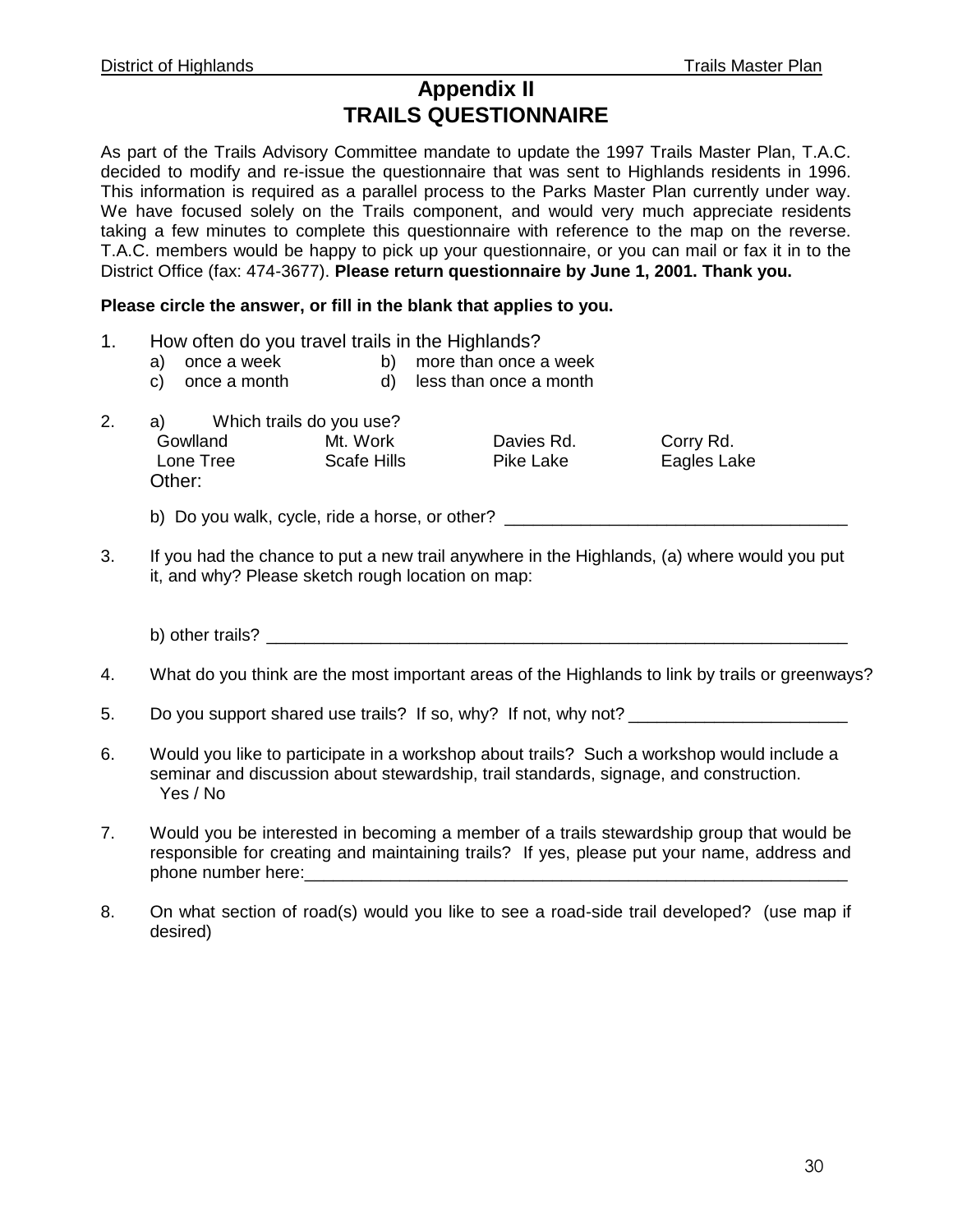Stamp

**On Sunday, May 27th, the Trails Advisory Committee will have an information booth at Pike House with larger maps and additional questionnaires.**

**Come and visit the Highlands' first Sunday Market of 2001, and check out the T.A.C. information**

**Please return this questionnaire by June 1st, 2001.**

Additional comments:  $\Box$ 

-------------------------------------------------------------------------------------fold ------------------------------------------------------------------------------

*Return address*

**District of Highlands 1980 Millstream Rd. Victoria, B.C. V9E 1C9**

-----------------------------------------------------------------------------------------fold --------------------------------------------------------------------------------

If you have questions, or wish to have your questionnaire picked up, please contact a member of the Trails Advisory Committee members listed below:

| Joe Taylor (Chairman) | 478-7756 | Alan Philip       | 478-3659 |
|-----------------------|----------|-------------------|----------|
| Sheila Herbert        | 652-1466 | Cathy Cushman     | 727-6405 |
| Janet Williams        | 479-7497 | Lana Frederickson | 881-8603 |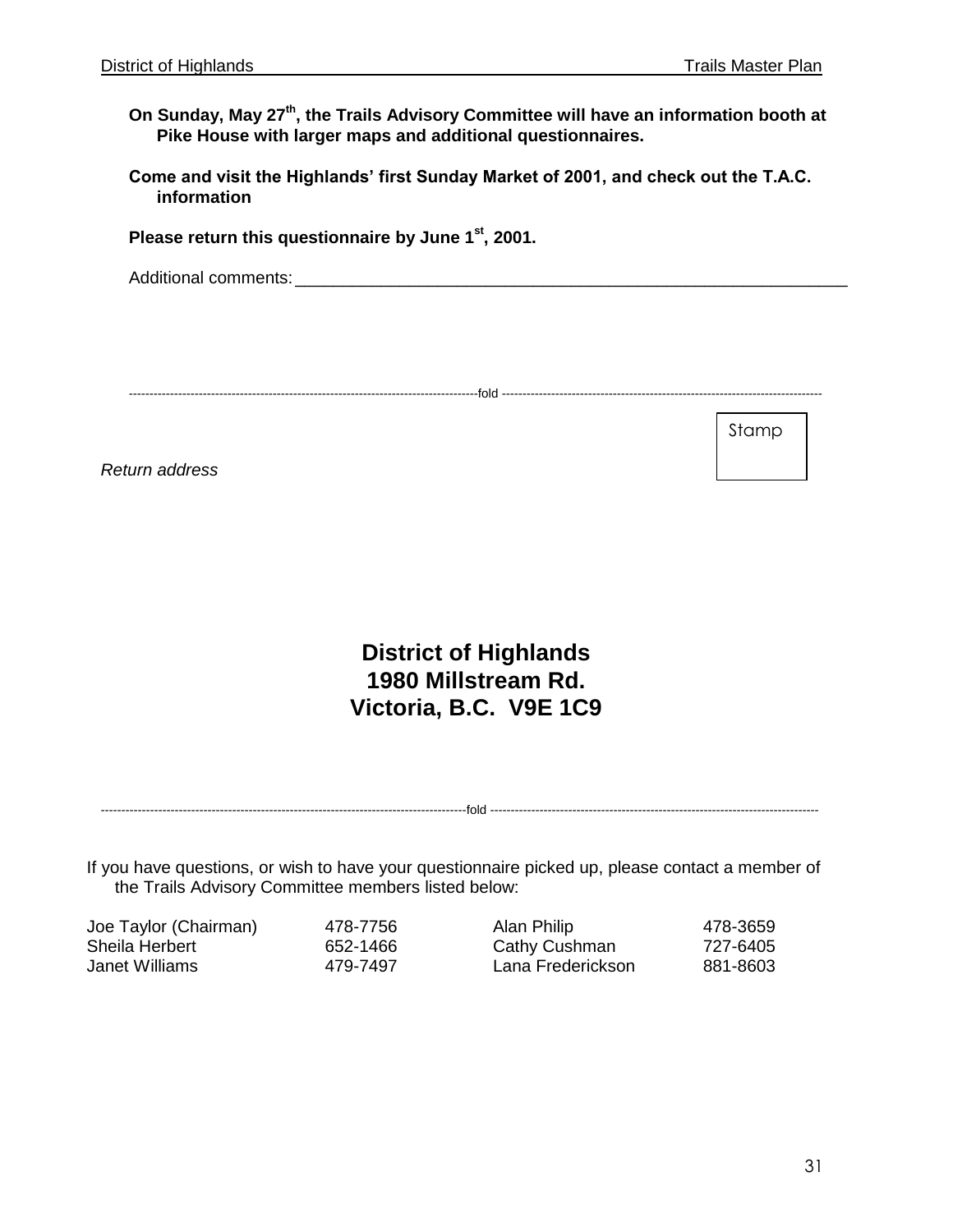## **Appendix III**

#### **Highlands Trails Questionnaire Summary**

Out of the total of 55 replies to the questionnaire, by far the majority of respondents **walk** (52) on trails in the Highlands, either once or more per week (44), mainly in the two largest parks: Gowlland Tod Provincial Park (32) and Mt. Work Regional Park (32) which join in the Mackenzie Bight/Willis Point area. Eleven people use trails once a month or less. The next most popular park is Lone Tree Regional Park (23), followed by Davies Rd./Sec.33 (18), Corry Rd. (13), Scafe Hills (13) and Eagles Lake (12). The latter three are very important connectors to other natural areas and parks, and indicate good directions for proposed trails.

**Horse use** respondents were 8, **cyclists**-6, **runners**-5, with two **dog walkers**. Pike Lake (7) and WEPT South (now LGB9) (5) topped the other incidental use followed by Stewart Mtn.(4), Hazlitt Creek (3), Deanna Place (2), Cal Reveille (2) and Roadside (1).

Almost as many (8) like ALL the map's new (proposed) trails as wish for a new trail to connect Thetis and Mt. Work (9). Other mentions of new trails are: Munn Rd. to Scafe Hill and Sec.33 (9), Woodridge to Mt. Work (2), Goldstream to Gowlland Tod (2) and Roadside trails (2). Several mention opening the Bukin Dr. right-of-way.

The areas thought most important areas to link: Thetis to Mt. Work (15), next, other major parks (6), followed by East/West links (5), East Highlands to Saanich (4) and population centers (2).

The majority favour shared use trails (34), usually with qualifying limits, with 12 saying no. Many mention hikers and horses co-existing on trails with restrictions or different trails/areas for mountain bike use, and agree terrain and its fragility should determine use.

Many respondents (25) would attend a workshop on trail construction and maintenance. Many (17) would also be interested in becoming members of a trails stewardship group, with four more saying 'in the future'.

As for the desire for roadside trails, an equal number want them on Munn Rd. (11), and Millstream Rd. and major roads (11), although ten replies want none. Five respondents want a roadside trail from Woodridge area south to the Saanich border. Three people want the broom removed from the Caleb Pike roadside trail into Gowlland Tod Park. A few want them on all roads (2), Millstream Lake. (2) and Ross-Durrance (2).

#### **Individual or Additional Comments:**

• link north Highlands to West Saanich and Beaver Lake

- link Lone Tree and Mt. Work Parks
- link Millstream Lake Rd. to Caleb Pike Rd., Munn Rd. to Davies Rd., i.e. E/W links to complement N/S trend
- links of 5 km loops, new seashore trail
- connect Pease and Durrance Lakes with off-road trail to reduce foot traffic on Ross-Durrance Rd.
- improve access to NW Gowlland Tod
- roadside trail badly needed from Millstream/Millstream Lake Rd. junction, north to Emma Dixon Rd.
- some thought roadside trails not necessary (our roads are quiet), or an unnecessary expense
- wide trails needed for shared use, mountain bike damage becoming apparent. Horses dislodge rocks, dangerous to hikers
- link swampy/lake areas for wildlife
- secure funds for roadside trail construction from Recreation Reserve fund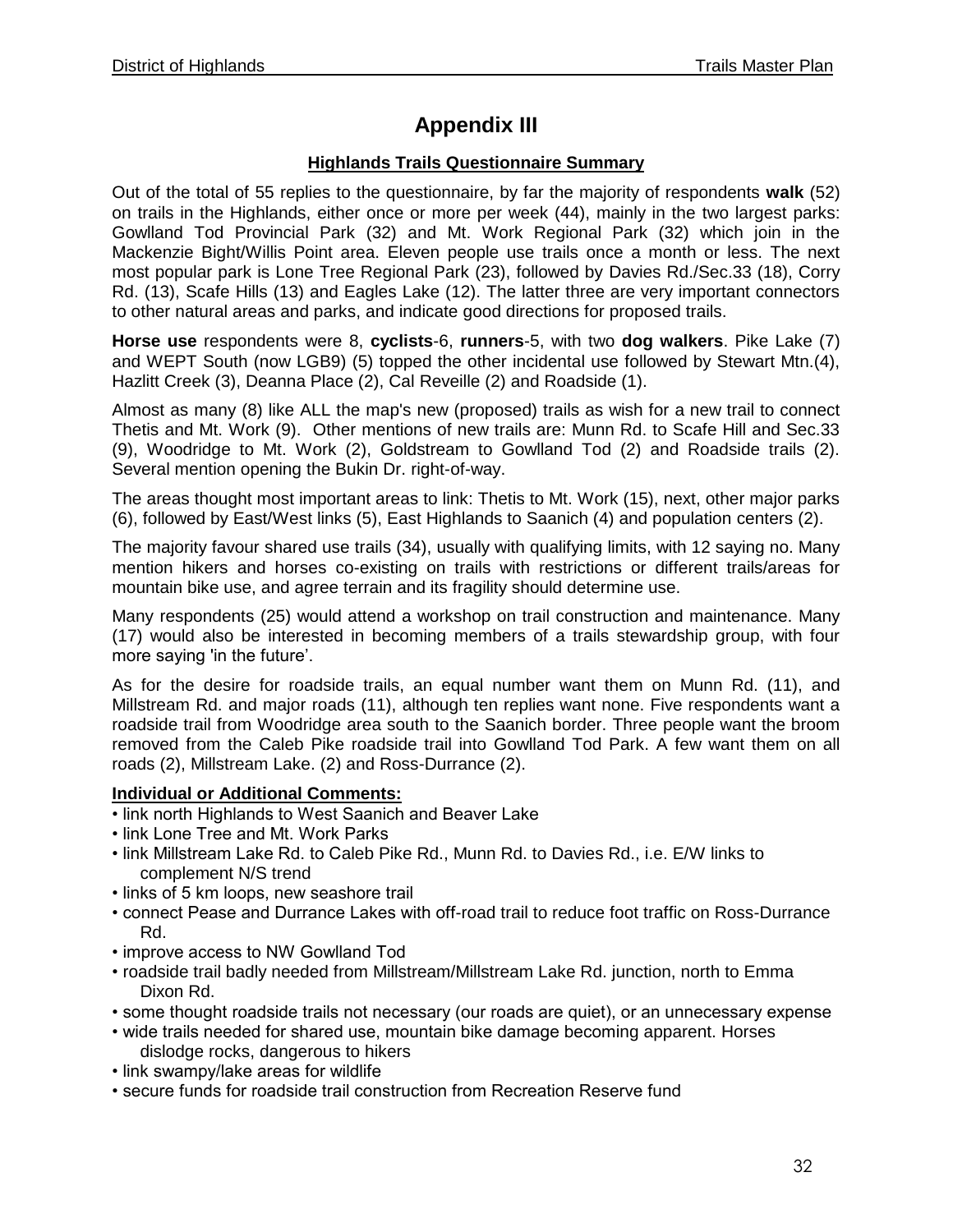- owner liability a concern
- getting run over by bikes a hazard/beef for some walkers
- support more trails but more trails=higher use=more traffic necessitating facilities such as toilets, trash cans, etc.
- want commuter trails
- link Galloping Goose to Thetis, Caleb Pike to Eagles Lake
- roadside trails on Finlayson Arm Rd. and upper Millstream
- new trail around Eagles Lake wetland
- speeding bikes dangerous
- landowner/resident rights and privacy to be respected. Consult with (them) in early stages of trail planning for trail location on private property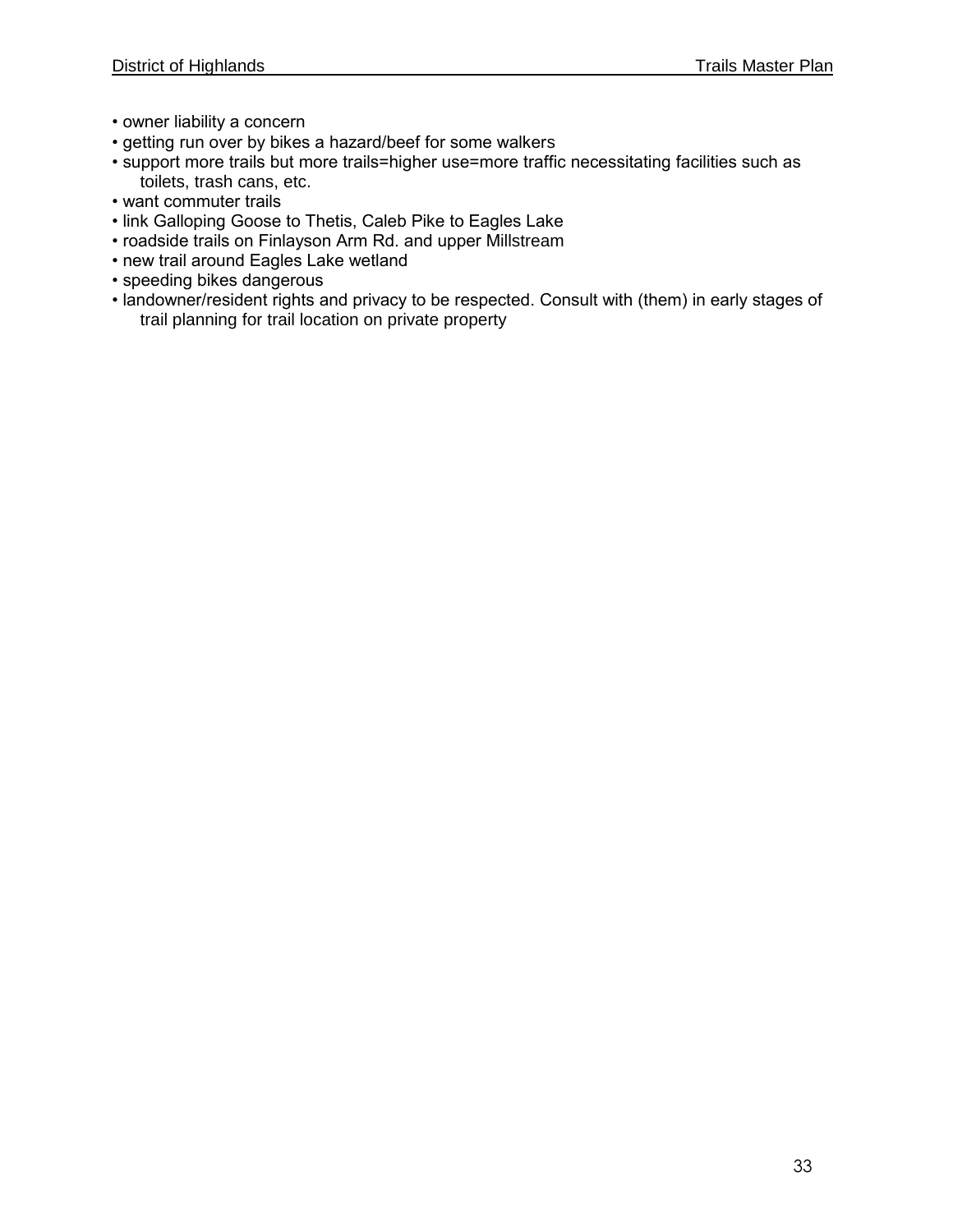## **Appendix IV**

**Trail Signage: Examples of Symbols and Style** (consistent with CRD Parks and BC Parks symbol and style)

**Pedestrian Trail Sign**  Equestrian Trail Sign







 **Cycling Trail Sign Wheelchair Access Sign**

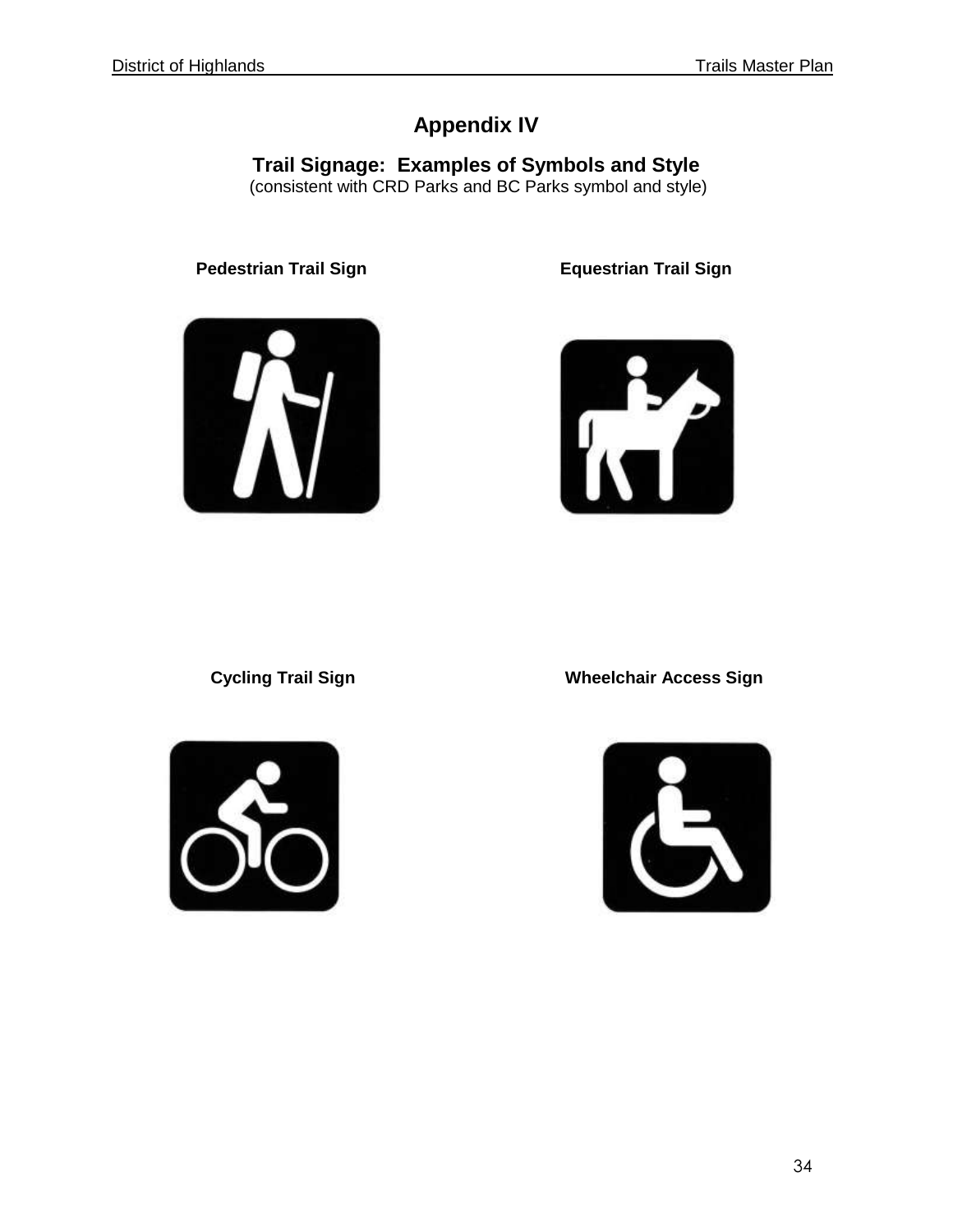## **Recommended Highlands Signs**

**Roadside Trail Share the Trail**



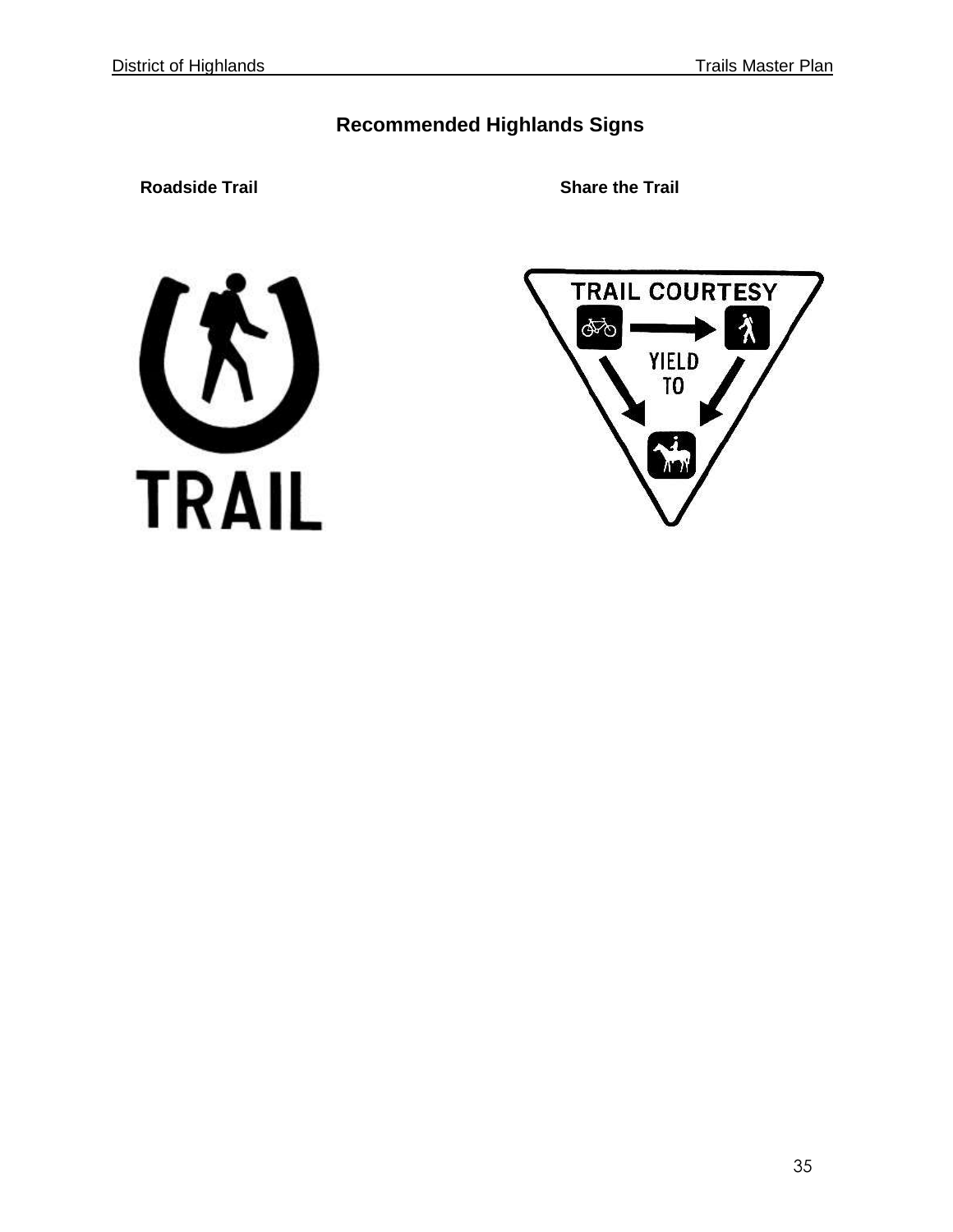## **GLOSSARY**

- An *Amenity* is a contribution of land, money and/or facilities by a developer to the community in exchange for increased density.
- *Consensual trespass* is an unofficial understanding between the landowner and the trail users to allow them to trespass on private property without penalty.
- *Greenways* are linear green corridors that connect natural areas of greenspace to provide wildlife habitat and possibly recreational opportunities. Greenways may include trails in some areas and have no public access in other areas. Greenways can include both public holdings and private lands.
- An *Official Community Plan (OCP)* is a general statement of the broad objectives and policies of the local government respecting the form and character of existing and proposed land use and servicing requirements.
- The *Parks and Recreation Master Plan* is a strategic document that looks at the system of parks and recreation opportunities in the Highlands. It provides guidance on areas that might be acquired as public park, looks at park management issues, and identifies potential recreational uses and facility needs of existing and future municipal parkland.
- A *riparian area* is the area located next to streams, rivers, lakes and wetlands, that has direct influence on aquatic habitat values. It includes stream banks, any side channels and associated banks, as well as upland areas not normally inundated during high water conditions.
- **Stewardship** is a practice by landowners to manage their lands in an ecologically sound manner, attempting to maintain natural values and systems.
- *Trails* are routes for non-motorized transportation, usually for recreation and commuting purposes. They may be designated for use by one or more user groups, (i.e. pedestrians, equestrians, cyclists) depending on the slope, terrain, and sensitivity of the area.